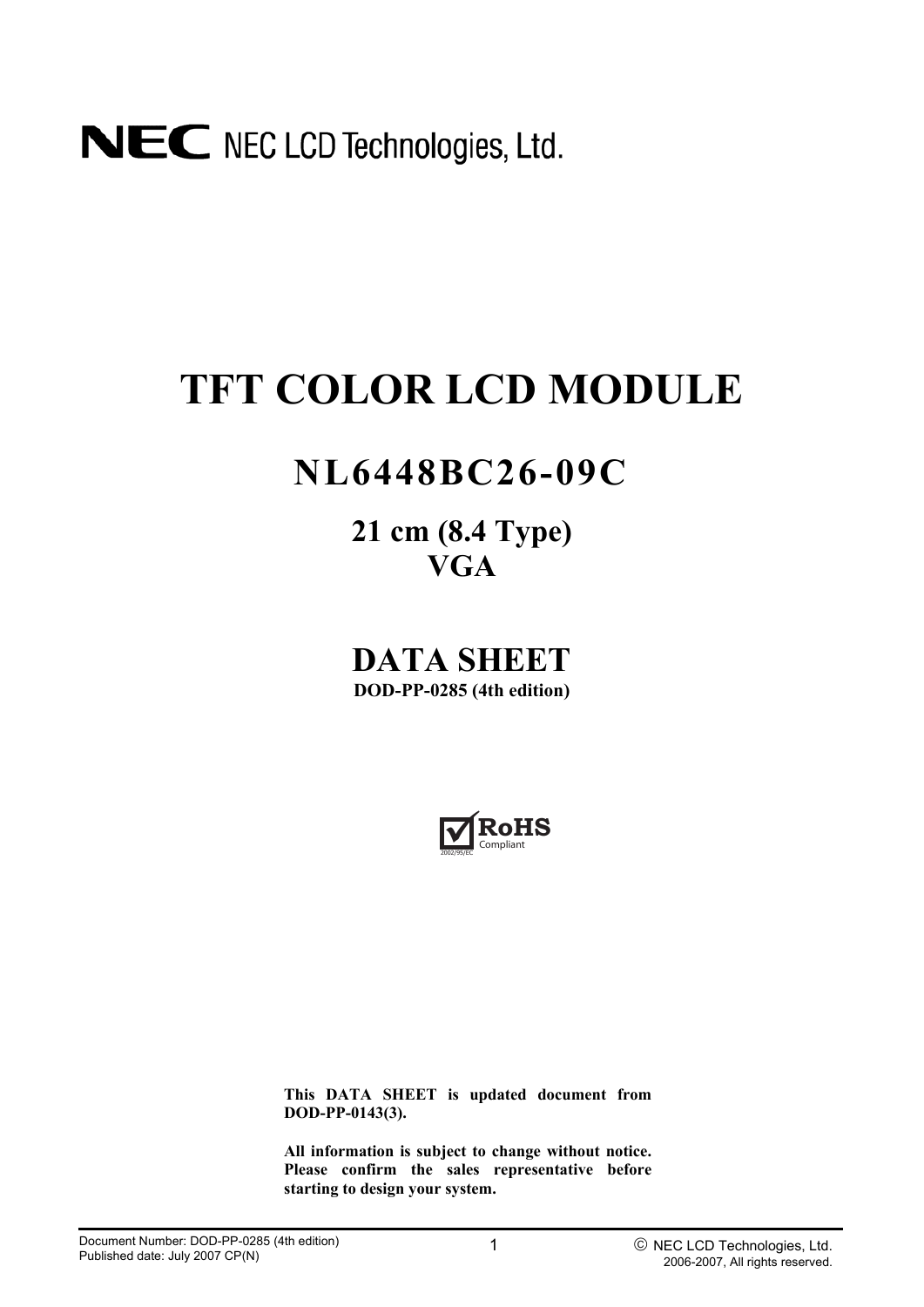#### **INTRODUCTION**

<span id="page-1-0"></span>The Copyright to this document belongs to NEC LCD Technologies, Ltd. (hereinafter called "NEC"). No part of this document will be used, reproduced or copied without prior written consent of NEC.

NEC does and will not assume any liability for infringement of patents, copyrights or other intellectual property rights of any third party arising out of or in connection with application of the products described herein except for that directly attributable to mechanisms and workmanship thereof. No license, express or implied, is granted under any patent, copyright or other intellectual property right of NEC.

Some electronic parts/components would fail or malfunction at a certain rate. In spite of every effort to enhance reliability of products by NEC, the possibility of failures and malfunction might not be avoided entirely. To prevent the risks of damage to death, human bodily injury or other property arising out thereof or in connection therewith, each customer is required to take sufficient measures in its safety designs and plans including, but not limited to, redundant system, fire-containment and anti-failure.

The products are classified into three quality grades: **"Standard"**, **"Special"**, and **"Specific"** of the highest grade of a quality assurance program at the choice of a customer. Each quality grade is designed for applications described below. Any customer who intends to use a product for application other than that of Standard quality grade is required to contact an NEC sales representative in advance.

The **Standard** quality grade applies to the products developed, designed and manufactured in accordance with the NEC standard quality assurance program, which are designed for such application as any failure or malfunction of the products (sets) or parts/components incorporated therein a customer uses are, directly or indirectly, free of any damage to death, human bodily injury or other property, like general electronic devices.

Examples: Computers, office automation equipment, communications equipment, test and measurement equipment, audio and visual equipment, home electronic appliances, machine tools, personal electronic equipment, industrial robots, etc.

The **Special** quality grade applies to the products developed, designed and manufactured in accordance with an NEC quality assurance program stricter than the standard one, which are designed for such application as any failure or malfunction of the products (sets) or parts/components incorporated therein a customer uses might directly cause any damage to death, human bodily injury or other property, or such application under more severe condition than that defined in the Standard quality grade without such direct damage.

Examples: Control systems for transportation equipment (automobiles, trains, ships, etc.), traffic control systems, anti-disaster systems, anti-crime systems, medical equipment not specifically designed for life support, safety equipment, etc.

The **Specific** quality grade applies to the products developed, designed and manufactured in accordance with the standards or quality assurance program designated by a customer who requires an extremely higher level of reliability and quality for such products.

Examples: Military systems, aircraft control equipment, aerospace equipment, nuclear reactor control systems, medical equipment/devices/systems for life support, etc.

The quality grade of this product is the **"Standard"** unless otherwise specified in this document.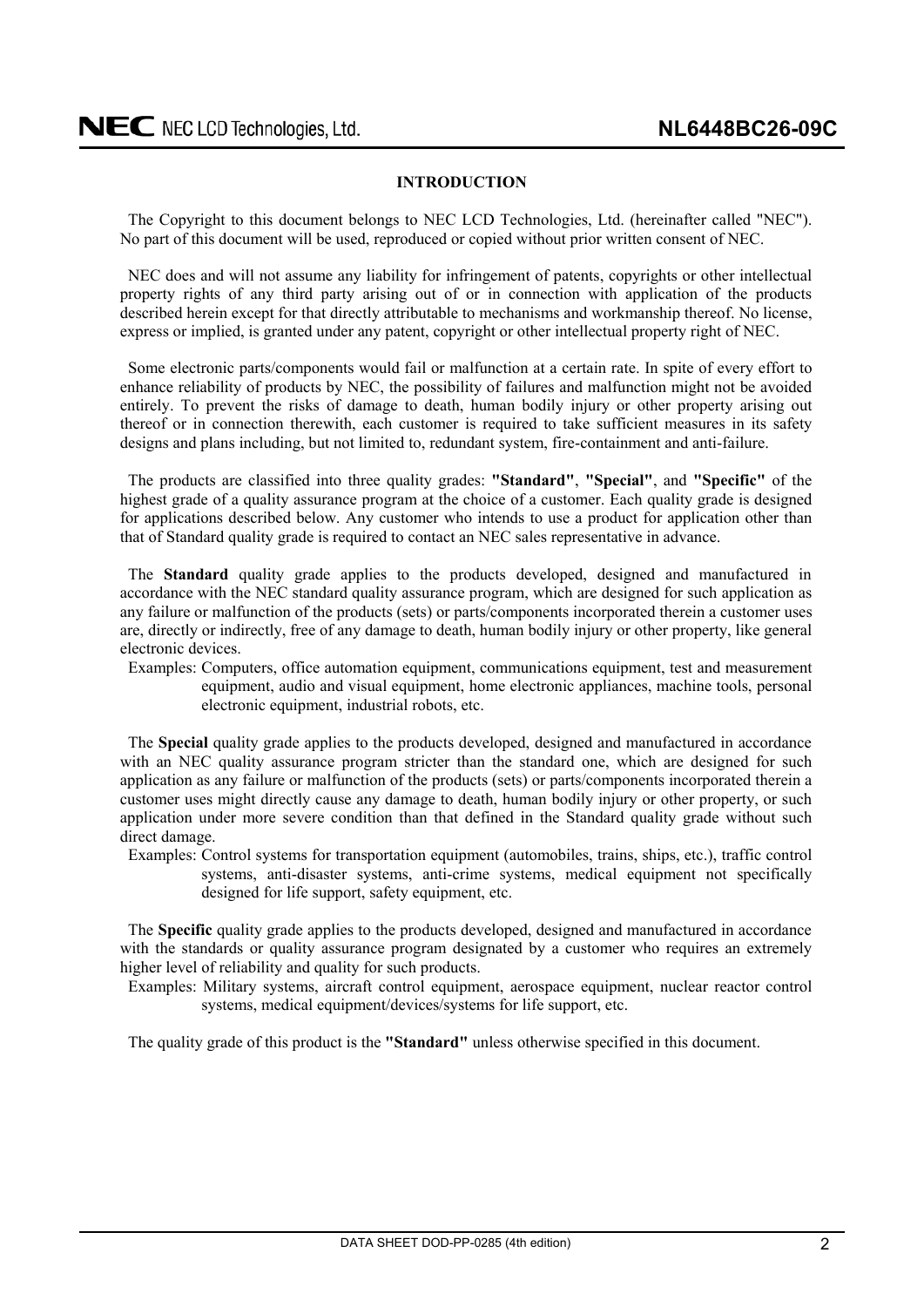#### **CONTENTS**

| .25 |
|-----|
|     |
|     |
|     |
|     |
|     |
|     |
|     |
|     |
|     |
|     |
|     |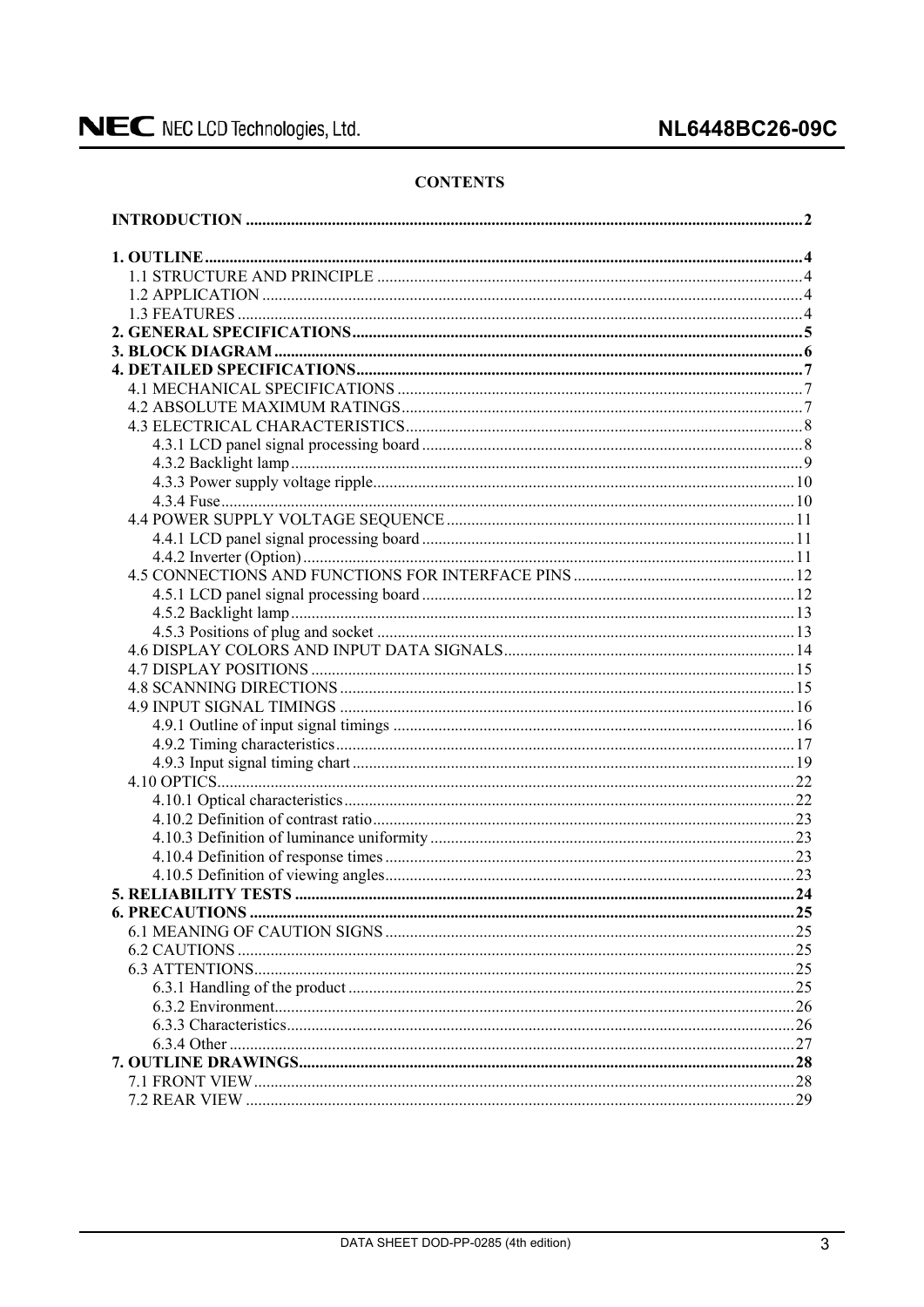#### <span id="page-3-0"></span>**1. OUTLINE**

#### 1.1 STRUCTURE AND PRINCIPLE

Color LCD module NL6448BC26-09C is composed of the amorphous silicon thin film transistor liquid crystal display (a-Si TFT LCD) panel structure with driver LSIs for driving the TFT (Thin Film Transistor) array and a backlight.

The a-Si TFT LCD panel structure is injected liquid crystal material into a narrow gap between the TFT array glass substrate and a color-filter glass substrate.

Color (Red, Green, Blue) data signals from a host system (e.g. signal generator, etc.) are modulated into best form for active matrix system by a signal processing circuit, and sent to the driver LSIs which drive the individual TFT arrays.

The TFT array as an electro-optical switch regulates the amount of transmitted light from the backlight assembly, when it is controlled by data signals. Color images are created by regulating the amount of transmitted light through the TFT array of red, green and blue dots.

#### 1.2 APPLICATION

 $\bullet$  For industrial use

#### 1.3 FEATURES

- Adoption of ST-NLT (Super-Transmissive Natural Light TFT)
- $\bullet$  High luminance
- $\bullet$  High contrast
- $\bullet$  Low reflection
- $\bullet$  Wide viewing angle
- Wide temperature range
- 6-bit digital RGB signals
- $\bullet$  Reversible-scan direction
- $\bullet$  Edge light type (without inverter)
- $\bullet$  Replaceable lamp for backlight
- Acquisition product for UL60950-1/CSA-C22.2 No.60950-1-03 (File number: E170632)
- Compliance with the European RoHS directive  $(2002/95/EC)$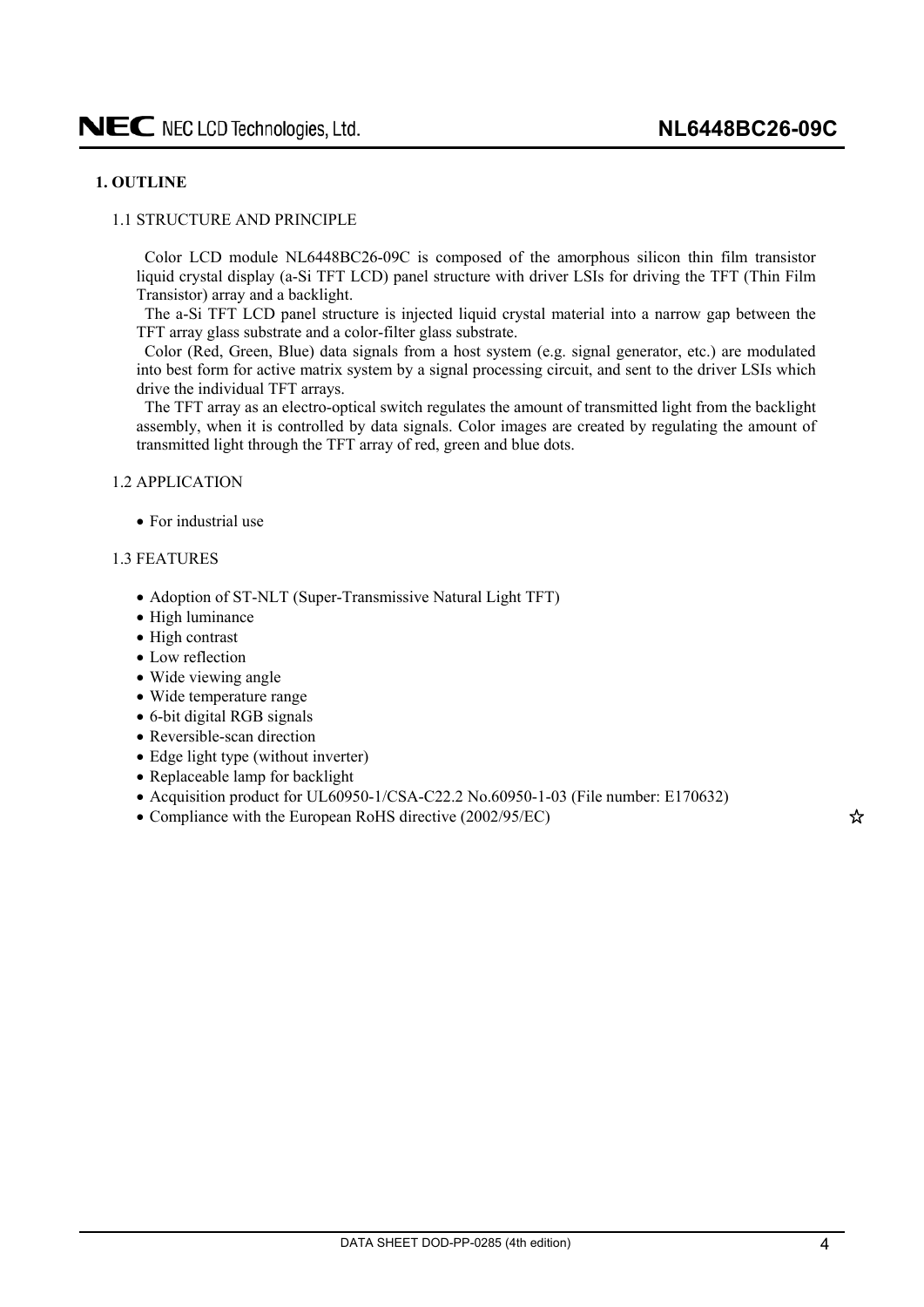#### <span id="page-4-0"></span>**2. GENERAL SPECIFICATIONS**

| Display area                      | 170.88 (H) $\times$ 128.16 (V) mm                                                                                                                                                                                                                               |
|-----------------------------------|-----------------------------------------------------------------------------------------------------------------------------------------------------------------------------------------------------------------------------------------------------------------|
| Diagonal size of display          | 21cm (8.4inches)                                                                                                                                                                                                                                                |
| Drive system                      | a-Si TFT active matrix                                                                                                                                                                                                                                          |
| <b>Display color</b>              | 262,144 colors                                                                                                                                                                                                                                                  |
| Pixel                             | 640 (H) $\times$ 480 (V) pixels                                                                                                                                                                                                                                 |
| Pixel arrangement                 | RGB (Red dot, Green dot, Blue dot) vertical stripe                                                                                                                                                                                                              |
| Dot pitch                         | $0.089$ (H) $\times$ 0.267 (V) mm                                                                                                                                                                                                                               |
| <b>Pixel pitch</b>                | $0.267$ (H) $\times$ 0.267 (V) mm                                                                                                                                                                                                                               |
| Module size                       | $200.0$ (W) $\times$ 152.0 (H) $\times$ 10.5 (D) mm (typ.)                                                                                                                                                                                                      |
| Weight                            | 330g (typ.)                                                                                                                                                                                                                                                     |
| Contrast ratio                    | $600:1$ (typ.)                                                                                                                                                                                                                                                  |
| <b>Viewing angle</b>              | At the contrast ratio $\geq 10$ :<br>• Horizontal: Right side 80° (typ.), Left side 80° (typ.)<br>• Vertical: Up side $80^{\circ}$ (typ.), Down side $60^{\circ}$ (typ.)                                                                                        |
| <b>Designed viewing direction</b> | At DPS= Low or open: Normal scan<br>• Viewing direction without image reversal: up side (12 o'clock)<br>• Viewing direction with contrast peak: down side (6 o'clock)<br>• Viewing angle with optimum grayscale $(\gamma=2.2)$ : normal axis<br>(perpendicular) |
| Polarizer surface                 | Clear + Antireflection $(AR)$                                                                                                                                                                                                                                   |
| <b>Polarizer pencil-hardness</b>  | 2H (min.) [by JIS K5400]                                                                                                                                                                                                                                        |
| <b>Color</b> gamut                | At LCD panel center<br>40% (typ.) [against NTSC color space]                                                                                                                                                                                                    |
| <b>Response time</b>              | Ton+Toff (10% $\leftarrow \rightarrow 90\%$ )<br>$25ms$ (typ.)                                                                                                                                                                                                  |
| Luminance                         | At $IBL = 5.0$ m $Arms / lamp$<br>750 $cd/m^2$ (typ.)                                                                                                                                                                                                           |
|                                   |                                                                                                                                                                                                                                                                 |
| <b>Signal system</b>              | 6-bit digital signals for data of RGB colors,<br>Dot clock (CLK), Data enable (DE),<br>Horizontal synchronous signal (Hsync),<br>Vertical synchronous signal (Vsync)                                                                                            |
| Power supply voltage              | LCD panel signal processing board: 3.3V or 5.0V                                                                                                                                                                                                                 |
| <b>Backlight</b>                  | Edge light type: 2 cold cathode fluorescent lamps<br>Replaceable part<br>• Lamp holder set: Type No. 84LHS06<br>Recommended inverter (Option)<br>• Inverter: Type No. 84PW031, 84PW041                                                                          |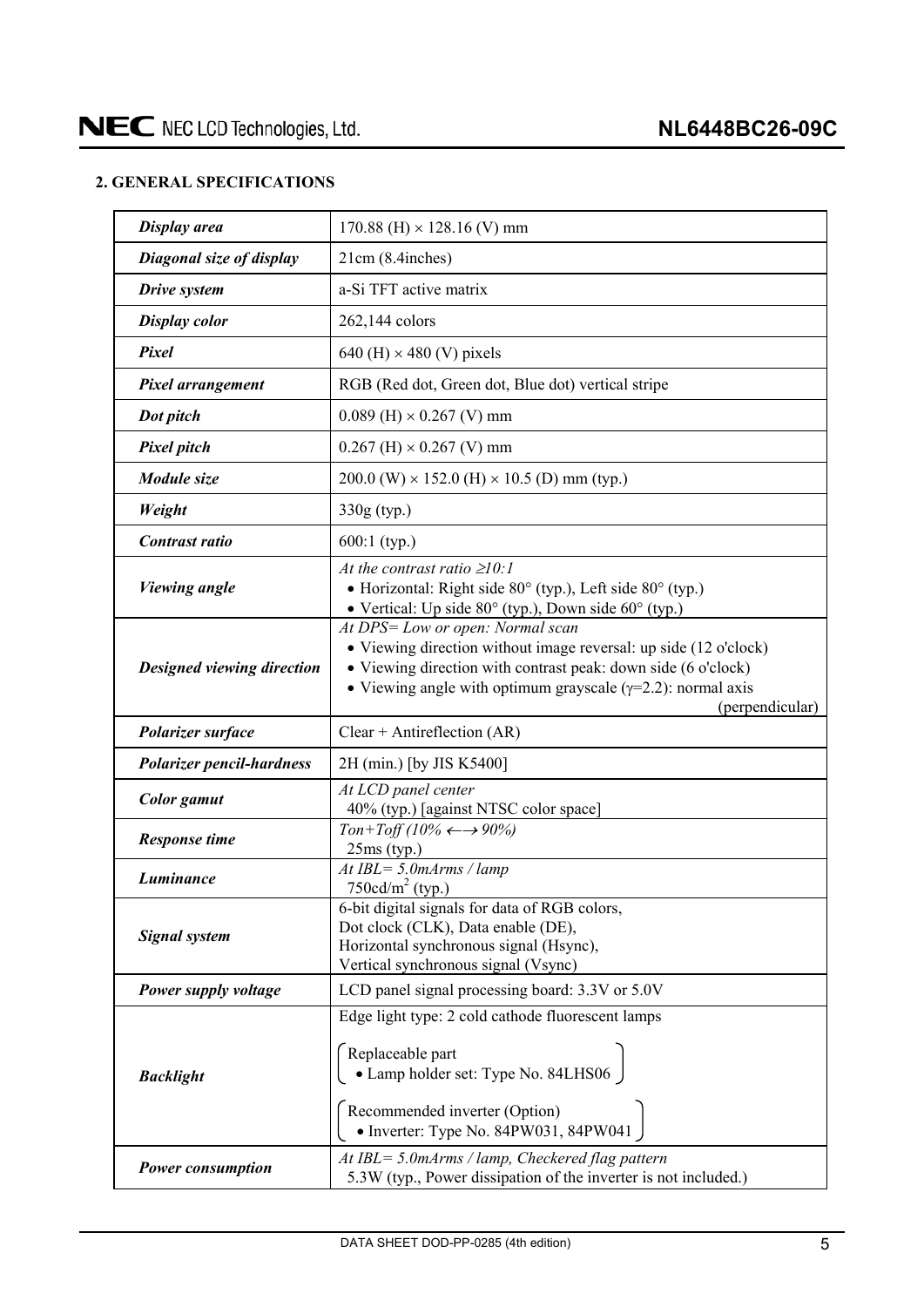#### <span id="page-5-0"></span>**3. BLOCK DIAGRAM**



Note2: GND, FG and GNDB must be connected to customer equipment's ground, and it is recommended that these grounds are connected together in customer equipment.

FG - VBLC Not connected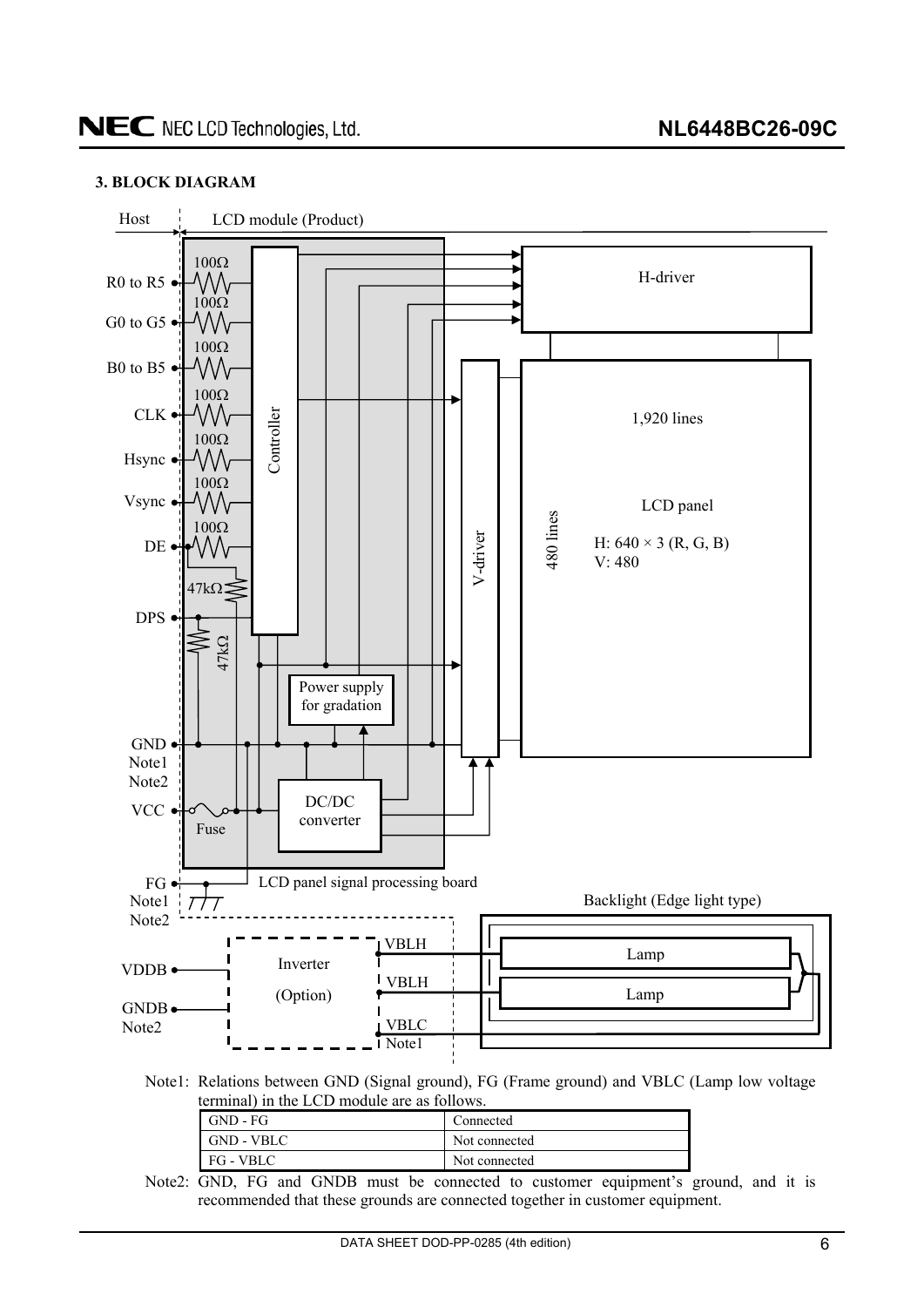#### <span id="page-6-0"></span>**4. DETAILED SPECIFICATIONS**

#### 4.1 MECHANICAL SPECIFICATIONS

| Parameter    | Specification                                                                |       | Unit |
|--------------|------------------------------------------------------------------------------|-------|------|
| Module size  | $200.0 \pm 0.5$ (W) $\times$ 152.0 $\pm$ 0.5 (H) $\times$ 10.5 $\pm$ 0.5 (D) | Note1 | mm   |
| Display area | $170.88$ (H) $\times$ 128.16 (V)                                             | Note1 | mm   |
| Weight       | $330$ (typ.), $350$ (max.)                                                   |       | g    |

Note1: See "**7. OUTLINE DRAWINGS**".

#### 4.2 ABSOLUTE MAXIMUM RATINGS

|                   | Parameter                              |               | Symbol         | Rating               | Unit             | Remarks                                            |
|-------------------|----------------------------------------|---------------|----------------|----------------------|------------------|----------------------------------------------------|
| Power supply      | LCD panel signal processing board      |               | <b>VCC</b>     | $-0.3$ to $+6.5$     | V                |                                                    |
| voltage           | Lamp voltage                           |               | <b>VBLH</b>    | 1,700                | <b>Vrms</b>      |                                                    |
| Input voltage     | Display signals<br>Note1               |               | <b>VD</b>      |                      |                  |                                                    |
| for signals       | Function signal<br>Note2               |               | VF             | $-0.3$ to VCC $+0.3$ | V                |                                                    |
|                   | Incident light intensity               |               | $_{\rm II}$    | 150,000              | $\mathbf{1}$     | Note3                                              |
|                   | Storage temperature                    | <b>Tst</b>    | $-30$ to $+80$ | $\circ$ C            |                  |                                                    |
|                   |                                        | Front surface | TopF           | $-20$ to $+70$       | $\circ$ C        | Note4                                              |
|                   | Operating temperature                  | Rear surface  | TopR           | $-20$ to $+70$       | $\circ$ C        | Note <sub>5</sub>                                  |
|                   |                                        |               |                | $\leq 95$            | $\frac{0}{0}$    | Ta $\leq 40^{\circ}$ C                             |
|                   | Relative humidity                      |               | R <sub>H</sub> | $\leq 85$            | $\frac{0}{0}$    | $40 <$ Ta $\leq 50$ °C                             |
| Note <sub>6</sub> |                                        |               |                | $\leq$ 55            | $\frac{0}{0}$    | $50^{\circ}$ C <ta<math>\leq 60^{\circ}C</ta<math> |
|                   |                                        |               |                | $\leq 36$            | $\frac{0}{0}$    | $60^{\circ}$ C <ta<math>\leq 70^{\circ}C</ta<math> |
|                   | Absolute humidity<br>Note <sub>6</sub> |               | AH             | $\leq 70$<br>Note7   | g/m <sup>3</sup> | $Ta > 70^{\circ}C$                                 |

Note1: CLK, Hsync, Vsync, DE, DATA (R0 to R5, G0 to G5, B0 to B5)

Note2: DPS

- Note3: If the product surface (polarizer) is exposed to an ultraviolet ray, the polarizer may discolor (Surface treatment may be damaged.). Use a filter to protect the polarizer from the ultraviolet ray.
- Note4: Measured at center of LCD panel surface (including self-heat)
- Note5: Measured at center of LCD module's rear shield surface (including self-heat)
- Note6: No condensation
- Note7: Water amount at Ta= 70 °C and RH=  $36\%$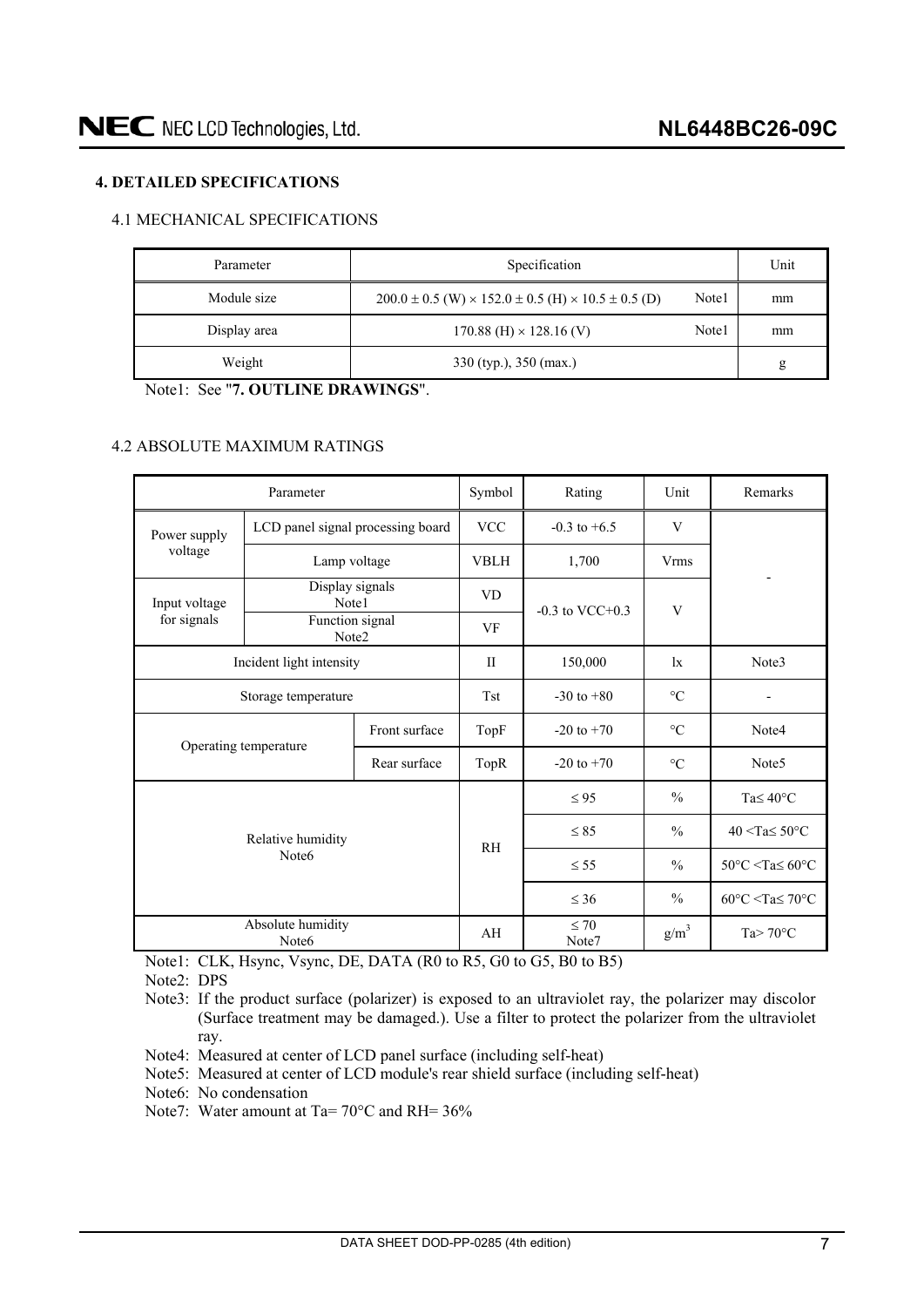#### <span id="page-7-0"></span>4.3 ELECTRICAL CHARACTERISTICS

#### 4.3.1 LCD panel signal processing board

|                         |      |            |                  |                          |                          |                 | $(Ta=25^{\circ}C)$ |
|-------------------------|------|------------|------------------|--------------------------|--------------------------|-----------------|--------------------|
| Parameter               |      | Symbol     | min.             | typ.                     | max.                     | Unit            | Remarks            |
| Power supply voltage    |      | <b>VCC</b> | 3.0              | 3.3                      | 3.6                      | V               | at VCC= $3.3V$     |
|                         |      |            | 4.75             | 5.0                      | 5.25                     | V               | at VCC $=$ 5.0V    |
|                         |      |            | 280<br>Note1     | 380<br>Note <sub>2</sub> | mA                       | at VCC $=$ 3.3V |                    |
| Power supply current    |      | ICC        |                  | 180<br>Note1             | 250<br>Note <sub>2</sub> | mA              | at VCC $=$ 5.0V    |
| Logic input voltage for | High | <b>VDH</b> | $0.7$ VCC        | $\overline{\phantom{a}}$ | <b>VCC</b>               | V               |                    |
| display signals         | Low  | <b>VDL</b> | $\boldsymbol{0}$ | $\overline{\phantom{a}}$ | $0.3$ VCC                | V               | CMOS level         |
| Input voltage for DPS   | High | <b>VFH</b> | 0.7VCC           | $\overline{\phantom{a}}$ | <b>VCC</b>               | V               |                    |
| signal                  | Low  | <b>VFL</b> | $\mathbf{0}$     | $\overline{\phantom{a}}$ | $0.3$ VCC                | V               |                    |

Note1: Checkered flag pattern [by EIAJ ED-2522] Note2: Pattern for maximum current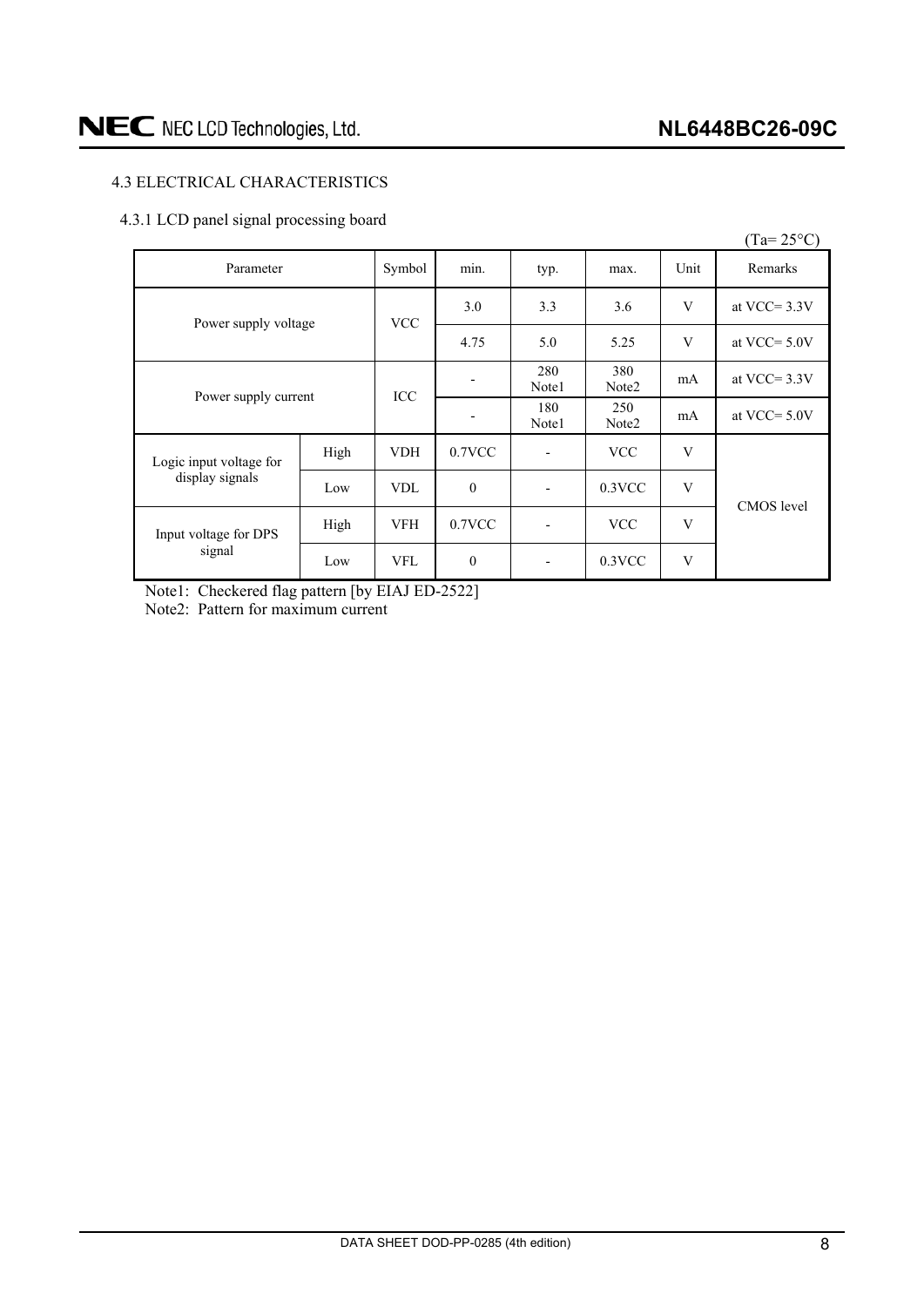<span id="page-8-0"></span>4.3.2 Backlight lamp

|                            |             |                |                          |      |             | $(Ta=25\text{°C}, Note1)$                                                             |
|----------------------------|-------------|----------------|--------------------------|------|-------------|---------------------------------------------------------------------------------------|
| Parameter                  | Symbol      | $\sim$<br>min. | typ.                     | max. | Unit        | Remarks                                                                               |
| Lamp current               | IBL         | 3.0            | 5.0                      | 5.5  | mArms       | at $IBI = 5.0$ m $Arms$ :<br>$L = 750cd/m^2$<br>Note <sub>3</sub> , Note <sub>4</sub> |
| Lamp voltage               | <b>VBLH</b> |                | 435                      |      | <b>Vrms</b> | Note <sub>2</sub> , Note <sub>3</sub>                                                 |
|                            | <b>VS</b>   | 1,050          | $\overline{\phantom{0}}$ |      | <b>Vrms</b> | Ta= $25^{\circ}$ C<br>Note2, Note3,<br>Note <sub>5</sub> , Note <sub>8</sub>          |
| Lamp starting voltage      |             | 1,250          | $\overline{\phantom{0}}$ |      | <b>Vrms</b> | Ta= $-20^{\circ}$ C<br>Note2, Note3,<br>Note5, Note8                                  |
| Lamp oscillation frequency | FO.         | 45             |                          | 60   | kHz         | Note <sub>6</sub>                                                                     |

Note1: This product consists of 2 backlight lamps, and these specifications are for each lamp.

- Note2: The lamp voltage cycle between lamps should be kept on a same phase. "VS" and "VBLH" are the voltage value between low voltage side (Cold) and high voltage side (Hot).
- Note3: The asymmetric ratio of working waveform for lamps (Power supply voltage peak ratio, power supply current peak ratio and waveform space ratio) should be less than 5 % (See the following figure.). If the waveform is asymmetric, DC (Direct current) element apply into the lamp. In this case, a lamp lifetime may be shortened, because a distribution of a lamp enclosure substance inclines toward one side between low voltage terminal (Cold terminal) and high voltage terminal (Hot terminal). When designing the inverter, evaluate asymmetric of lamp working waveform sufficiently.



Pa: Supply voltage/current peak for positive, Pb: Supply voltage/current peak for negative Sa: Waveform space for positive part, Sb: Waveform space for negative part.

- Note4: This product consists of 2 lamps. 2 lamps are contained in the 1 lamp holder, and both lamps are connected to 1 low voltage cable. Recommended lamp current is 5.0mArms typical for each lamp, and sum of 2 lamps is 10mArms typical. The lamp current should be measured by high-frequency current meter at the low voltage terminal.
- Note5: The inverter should be designed so that the lamp starting voltage can be maintained for more than 1 second. Otherwise the lamp may not be turned on.
- Note6: In case "FO" is not the recommended value, beat noise may display on the screen, because of interference between "FO" and "1/th". Recommended value of "FO" is as following

$$
FO = \frac{1}{4} \times \frac{1}{th} \times (2n-1)
$$

th: Horizontal cycle (See "**4.9.2 Timing characteristics**".)

n: Natural number  $(1, 2, 3 \dots)$ 

Note7: Method of lamp cable installation may invite fluctuation of lamp current and voltage or asymmetric of lamp working waveform. When designing method of lamp cable installation, evaluate the fluctuation of lamp current, voltage and working waveform sufficiently.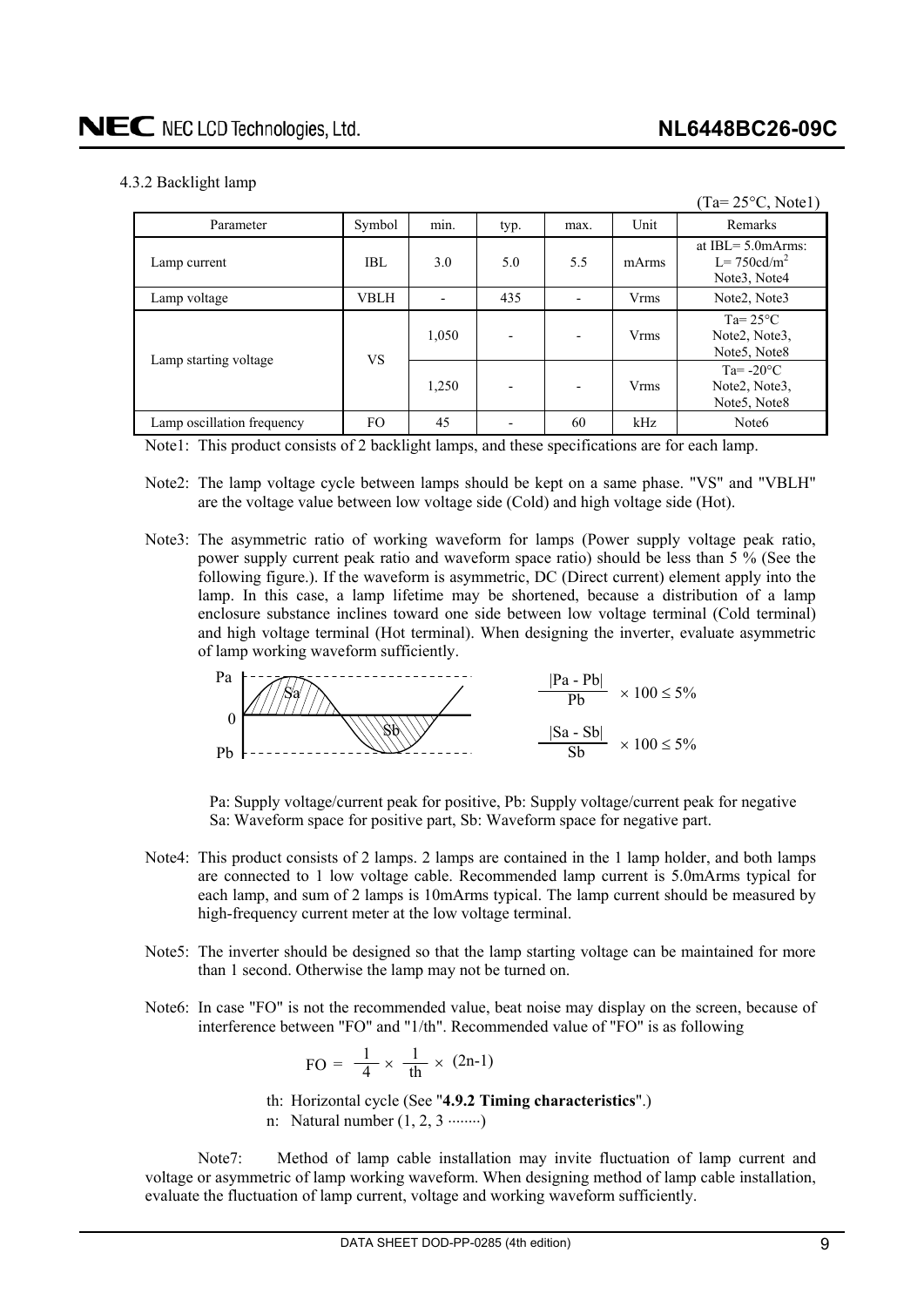<span id="page-9-0"></span>Note8: In case of Inverter with Ballast condenser, "VS" is the voltage level between Ballast condenser ☆ and Connector (Refer to the below "Example of measurement"). "VS" should be designed to be more than minimum "VS". Otherwise the lamp may not be turned on because the lamp starting voltage is less than minimum "VS".

Example of measurement Probe capacity: 3pF (Tektronix, inc.: P6015A)



#### 4.3.3 Power supply voltage ripple

This product works, even if the ripple voltage levels are beyond the permissible values as following the table, but there might be noise on the display image.

|     | Power supply voltage | Ripple voltage<br>Note1<br>(Measure at input terminal of power supply) | Unit    |
|-----|----------------------|------------------------------------------------------------------------|---------|
| VCC | 3.3V                 | $\leq 100$                                                             | $mVp-p$ |
|     | 5.0V                 | $\leq 100$                                                             | $mVp-p$ |

Note1: The permissible ripple voltage includes spike noise.

#### 4.3.4 Fuse

| Parameter                |  | Fuse                  | Rating | Fusing current | Remarks |  |
|--------------------------|--|-----------------------|--------|----------------|---------|--|
| Supplier<br>Type         |  |                       |        |                |         |  |
| FCC16202AB<br><b>VCC</b> |  | KAMAYA ELECTRIC       | 2.0A   | 4.0A           | Note1   |  |
|                          |  | CO <sub>1</sub> , LTD | 32V    |                |         |  |

Note1: The power supply capacity should be more than the fusing current. If it is less than the fusing current, the fuse may not blow in a short time, and then nasty smell, smoke and so on may occur.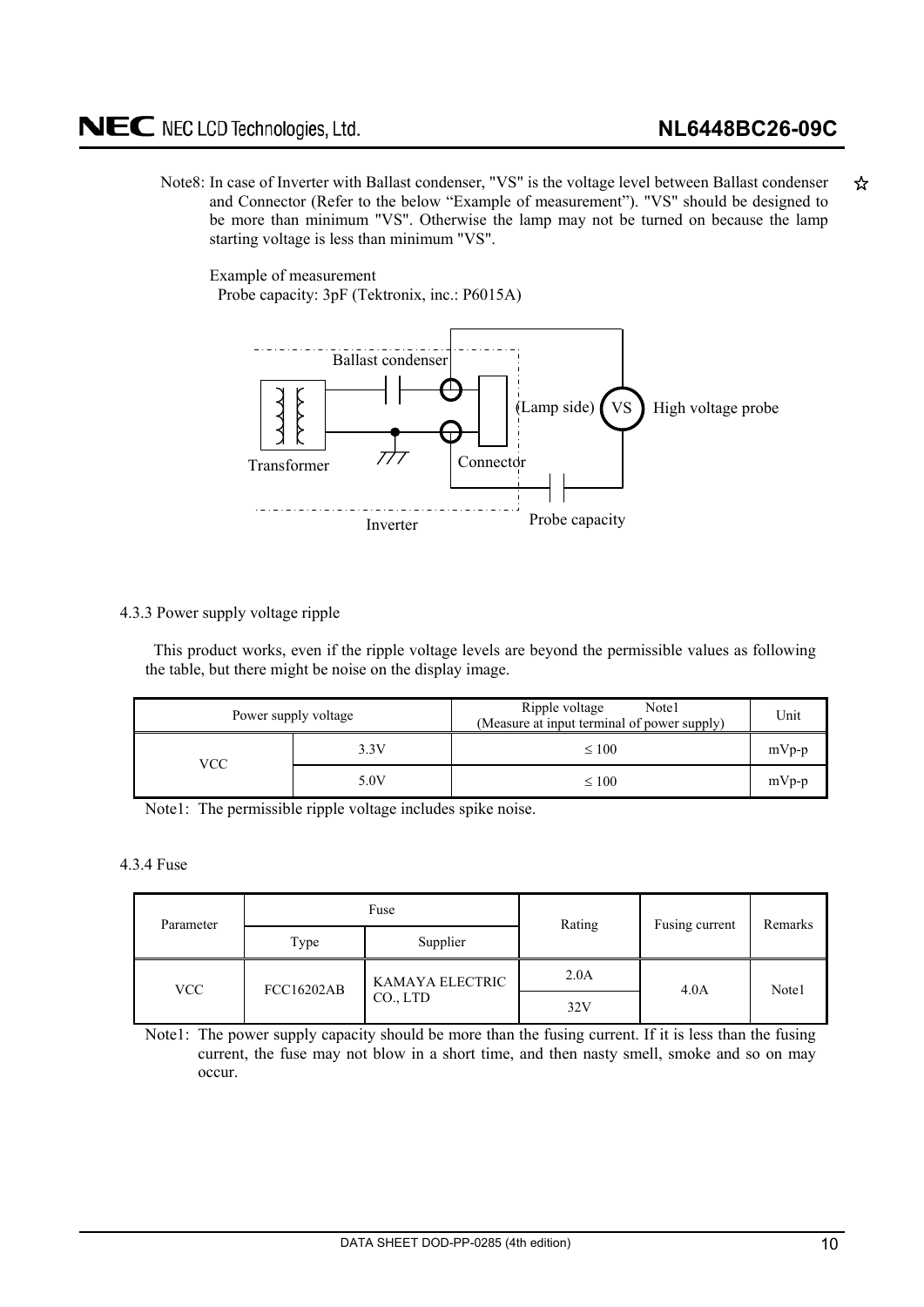#### <span id="page-10-0"></span>4.4 POWER SUPPLY VOLTAGE SEQUENCE

4.4.1 LCD panel signal processing board



- Note1: In terms of voltage variation (voltage drop) while VCC rising edge is below 3.0V in "VCC  $= 3.3V''$  or 4.75V in "VCC = 5.0V", a protection circuit may work, and then this product may not work.
- Note2: Display signals (CLK, Hsync, Vsync, DE, DATA (R0 to R5, G0 to G5, B0 to B5)) and function signal (DPS) must be Low or High-impedance, exclude the VALID period (See above sequence diagram), in order to avoid that internal circuits is damaged. If some of display and function signals of this product are cut while this product is working, even if the signal input to it once again, it might not work normally. VCC should be cut when the display and function signals are stopped.
- 4.4.2 Inverter (Option)



- Note1: These are the display and function signals for LCD panel signal processing board.
- Note2: The backlight should be turned on within the valid period of display and function signals, in order to avoid unstable data display.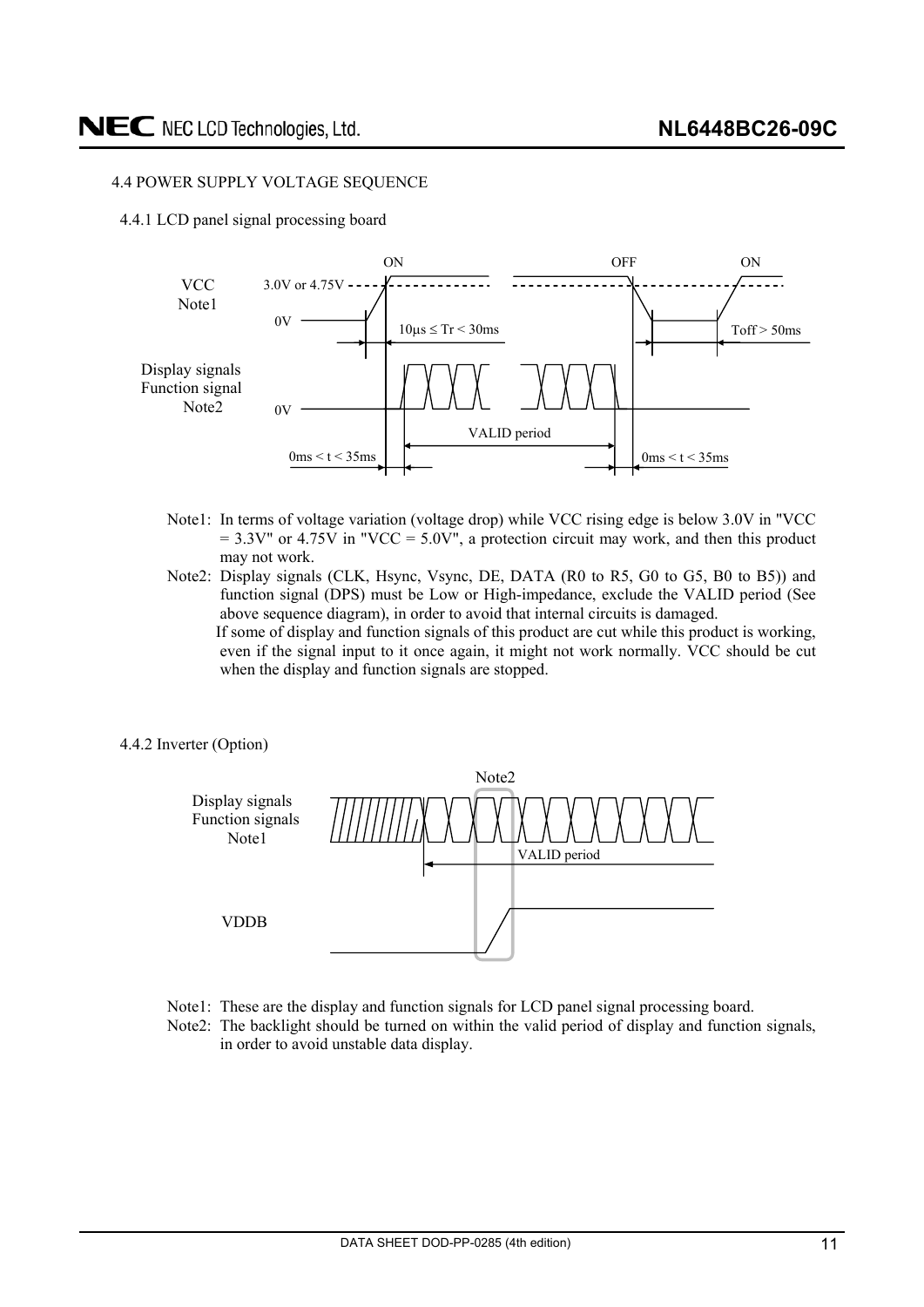#### <span id="page-11-0"></span>4.5 CONNECTIONS AND FUNCTIONS FOR INTERFACE PINS

4.5.1 LCD panel signal processing board

#### CN1 socket (LCD module side): DF9C-31P-1V (2 ) (Hirose Electric Co., Ltd. (HRS)) DF9-31S-1V  $(2*)$  DF9-31S-1V  $(3*)$  (Hirose Electric Co., Ltd. (HRS)).

| Auapiavic piug.<br>Pin No. | Symbol         | Signal                        | Dr $7$ -915-1 v (2+), Dr $7$ -915-1 v (9+) (11110sc Electric Co., Eta. (11189))<br>Remarks |
|----------------------------|----------------|-------------------------------|--------------------------------------------------------------------------------------------|
| $\mathbf{1}$               | <b>GND</b>     | Ground                        | Note1                                                                                      |
| $\overline{c}$             | CLK            | Dot clock                     |                                                                                            |
| 3                          | Hsync          | Horizontal synchronous signal |                                                                                            |
| $\overline{4}$             | Vsync          | Vertical synchronous signal   |                                                                                            |
| 5                          | <b>GND</b>     | Ground                        | Note1                                                                                      |
| 6                          | R <sub>0</sub> | Red data (LSB)                | Least significant bit                                                                      |
| $\overline{7}$             | R1             | Red data                      |                                                                                            |
| 8                          | R2             | Red data                      |                                                                                            |
| 9                          | R <sub>3</sub> | Red data                      |                                                                                            |
| 10                         | R4             | Red data                      |                                                                                            |
| 11                         | R <sub>5</sub> | Red data (MSB)                | Most significant bit                                                                       |
| 12                         | <b>GND</b>     | Ground                        | Note1                                                                                      |
| 13                         | G <sub>0</sub> | Green data (LSB)              | Least significant bit                                                                      |
| 14                         | G1             | Green data                    |                                                                                            |
| 15                         | G2             | Green data                    |                                                                                            |
| 16                         | G <sub>3</sub> | Green data                    |                                                                                            |
| $17\,$                     | G4             | Green data                    |                                                                                            |
| $18\,$                     | G <sub>5</sub> | Green data (MSB)              | Most significant bit                                                                       |
| 19                         | <b>GND</b>     | Ground                        | Note1                                                                                      |
| 20                         | ${\bf B0}$     | Blue data (LSB)               | Least significant bit                                                                      |
| 21                         | B1             | Blue data                     |                                                                                            |
| 22                         | B2             | Blue data                     |                                                                                            |
| 23                         | B <sub>3</sub> | Blue data                     |                                                                                            |
| 24                         | <b>B4</b>      | Blue data                     |                                                                                            |
| 25                         | B <sub>5</sub> | Blue data (MSB)               | Most significant bit                                                                       |
| 26                         | <b>GND</b>     | Ground                        | Note1                                                                                      |
| 27                         | DE             | Selection of DE / Fixed mode  | Data enable signal: DE mode<br>High or Open:<br>Fixed mode                                 |
| 28                         | <b>VCC</b>     | Power supply                  | Note1                                                                                      |
| 29                         | <b>VCC</b>     | Power supply                  |                                                                                            |
| 30                         | N.C.           | $\overline{\phantom{a}}$      | Keep this pin Open.                                                                        |
| 31                         | <b>DPS</b>     | Selection of scan direction   | High:<br>Reverse scan<br>Low or Open: Normal scan<br>Note2                                 |

Note1: All GND and VCC terminals should be used without any non-connected lines. Note2: See "**4.8 SCANNING DIRECTIONS**".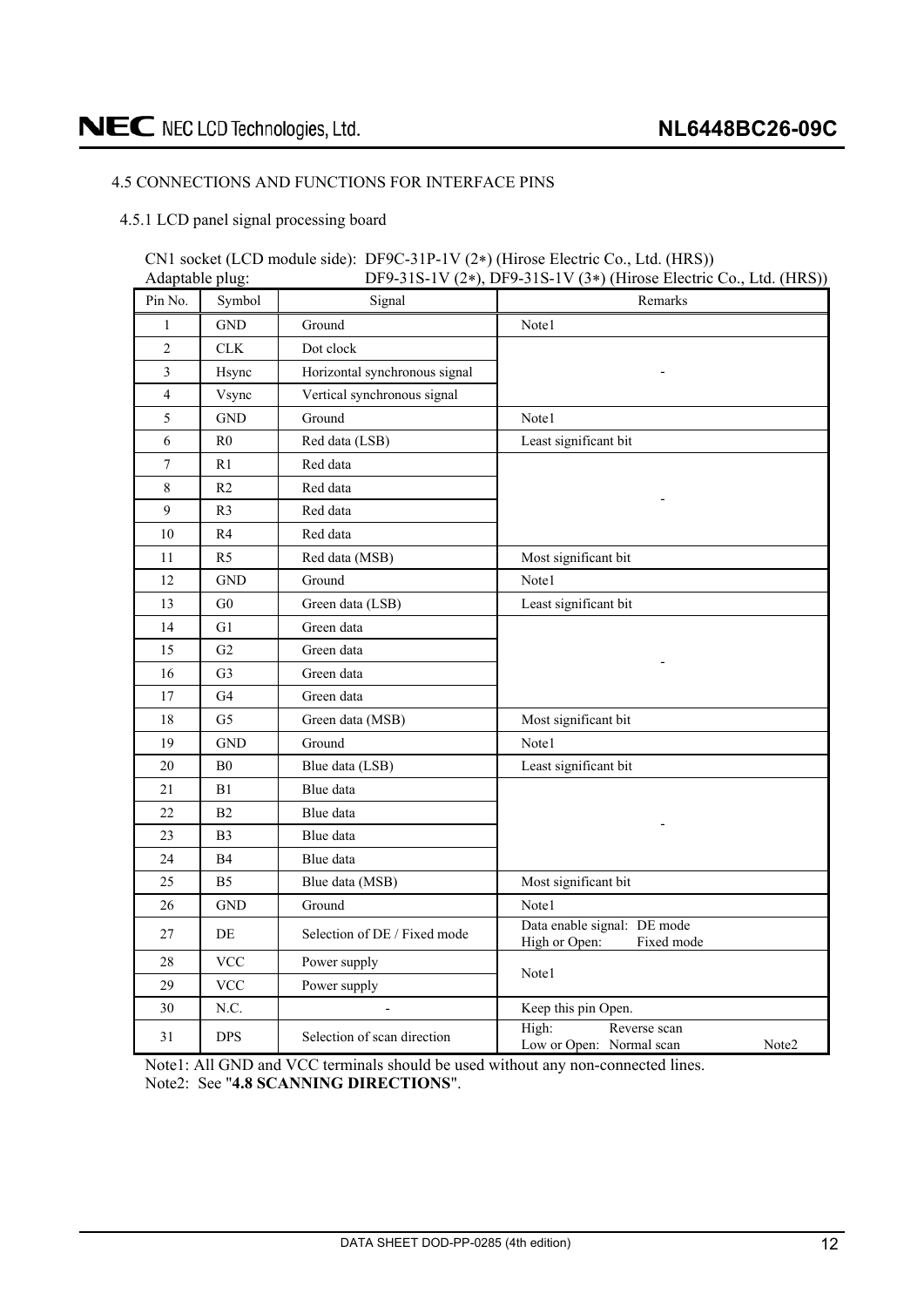#### <span id="page-12-0"></span>4.5.2 Backlight lamp

#### **Attention: VBLH and VBLC must be connected correctly. Wrong connections will cause electric shock and also break down of the product.**

| Adaptable socket: | CN2 plug (LCD module side): | BHR-04VS-1 (J.S.T Mfg. Co., Ltd.)<br>SM03 (7-D1) B-BHS-1-TB (LF)(SN), |                     |  |  |  |  |
|-------------------|-----------------------------|-----------------------------------------------------------------------|---------------------|--|--|--|--|
|                   |                             | SM03 (7-D1) B-BHS-1-TB<br>(J.S.T Mfg. Co., Ltd.)                      |                     |  |  |  |  |
| Pin No.           | Symbol                      | Signal                                                                | Remarks             |  |  |  |  |
|                   | VBLH                        | High voltage (Hot)                                                    | Cable color: Pink   |  |  |  |  |
|                   | VBLH                        | High voltage (Hot)                                                    | Cable color: Pink   |  |  |  |  |
|                   | N. C.                       |                                                                       | Keep this pin Open. |  |  |  |  |
| VBLC              |                             | Low voltage (Cold)                                                    | Cable color: Black  |  |  |  |  |

#### 4.5.3 Positions of plug and socket

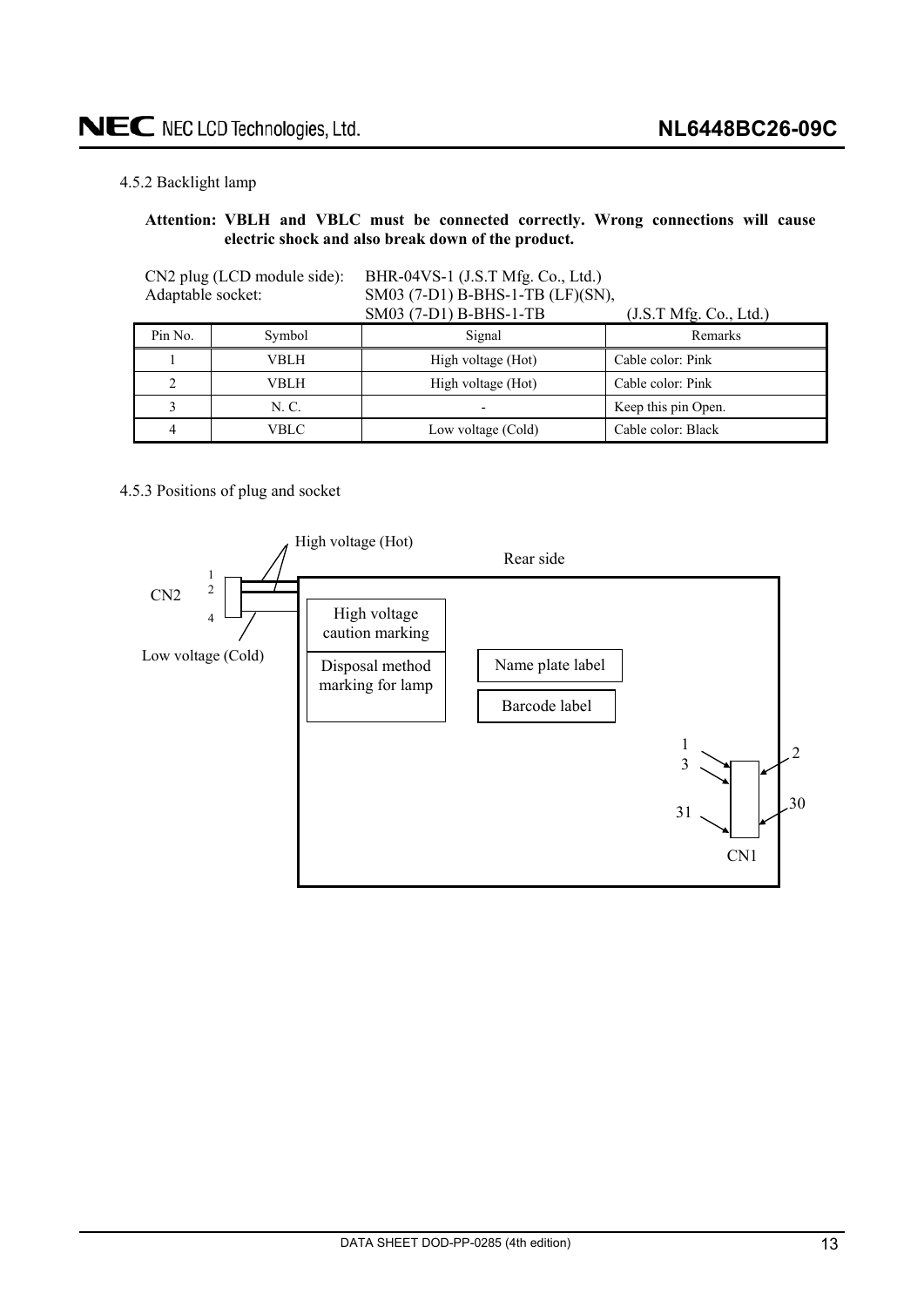#### <span id="page-13-0"></span>4.6 DISPLAY COLORS AND INPUT DATA SIGNALS

This product can display in equivalent to 262,144 colors in 64 gray scales. Also the relation between display colors and input data signals is as the following table.

| Display colors   |              | Data signal (0: Low level, 1: High level) |                  |                  |                  |                  |                  |                  |                  |                  |                  |                  |                  |                  |                  |                  |                  |                  |                  |
|------------------|--------------|-------------------------------------------|------------------|------------------|------------------|------------------|------------------|------------------|------------------|------------------|------------------|------------------|------------------|------------------|------------------|------------------|------------------|------------------|------------------|
|                  |              | $\overline{R5}$                           | R <sub>4</sub>   | $\overline{R3}$  | R <sub>2</sub>   | $\overline{R1}$  | R <sub>0</sub>   | $\overline{G}$   | G4               | G <sub>3</sub>   | G <sub>2</sub>   | G1               | G <sub>0</sub>   | <b>B5</b>        | <b>B4</b>        | B <sub>3</sub>   | $\overline{B2}$  | B <sub>1</sub>   | B <sub>0</sub>   |
|                  | Black        | $\boldsymbol{0}$                          | $\boldsymbol{0}$ | $\boldsymbol{0}$ | $\boldsymbol{0}$ | $\boldsymbol{0}$ | $\boldsymbol{0}$ | $\boldsymbol{0}$ | $\boldsymbol{0}$ | $\boldsymbol{0}$ | $\boldsymbol{0}$ | $\boldsymbol{0}$ | $\boldsymbol{0}$ | $\boldsymbol{0}$ | $\boldsymbol{0}$ | $\boldsymbol{0}$ | $\boldsymbol{0}$ | $\boldsymbol{0}$ | $\boldsymbol{0}$ |
|                  | Blue         | $\overline{0}$                            | $\theta$         | $\boldsymbol{0}$ | $\boldsymbol{0}$ | $\mathbf{0}$     | $\mathbf{0}$     | $\mathbf{0}$     | $\boldsymbol{0}$ | $\boldsymbol{0}$ | $\overline{0}$   | $\boldsymbol{0}$ | $\boldsymbol{0}$ | 1                | 1                | $\mathbf{1}$     | $\mathbf{1}$     | 1                | 1                |
|                  | Red          | $\mathbf{1}$                              | 1                | 1                | 1                | 1                | 1                | $\boldsymbol{0}$ | $\boldsymbol{0}$ | $\boldsymbol{0}$ | $\boldsymbol{0}$ | $\boldsymbol{0}$ | $\boldsymbol{0}$ | $\mathbf{0}$     | $\boldsymbol{0}$ | $\boldsymbol{0}$ | $\boldsymbol{0}$ | $\boldsymbol{0}$ | $\boldsymbol{0}$ |
| Basic colors     | Magenta      | 1                                         | 1                | 1                | $\mathbf{1}$     | $\mathbf{1}$     | 1                | $\boldsymbol{0}$ | $\boldsymbol{0}$ | $\boldsymbol{0}$ | $\overline{0}$   | $\boldsymbol{0}$ | $\boldsymbol{0}$ | 1                | $\mathbf{1}$     | 1                | $\mathbf{1}$     | $\mathbf{1}$     | $\mathbf{1}$     |
|                  | Green        | 0                                         | $\theta$         | $\boldsymbol{0}$ | $\boldsymbol{0}$ | $\theta$         | $\theta$         | 1                | 1                | $\mathbf{1}$     | 1                | 1                | 1                | $\theta$         | $\boldsymbol{0}$ | $\theta$         | $\boldsymbol{0}$ | $\boldsymbol{0}$ | $\boldsymbol{0}$ |
|                  | Cyan         | 0                                         | $\theta$         | $\boldsymbol{0}$ | $\boldsymbol{0}$ | $\boldsymbol{0}$ | $\mathbf{0}$     | 1                | $\mathbf{1}$     | $\mathbf{1}$     | 1                | $\mathbf{1}$     | 1                | 1                | $\mathbf{1}$     | 1                | 1                | $\mathbf{1}$     | 1                |
|                  | Yellow       | $\mathbf{1}$                              | $\mathbf{1}$     | 1                | $\mathbf{1}$     | $\mathbf{1}$     | 1                | 1                | $\mathbf{1}$     | $\mathbf{1}$     | $\mathbf{1}$     | $\,1\,$          | $\mathbf{1}$     | $\boldsymbol{0}$ | $\boldsymbol{0}$ | $\boldsymbol{0}$ | $\boldsymbol{0}$ | $\boldsymbol{0}$ | $\boldsymbol{0}$ |
|                  | White        | 1                                         | $\mathbf{1}$     | $\mathbf{1}$     | $\mathbf{1}$     | $\mathbf{1}$     | 1                | $\mathbf{1}$     | $\mathbf{1}$     | $\mathbf{1}$     | 1                | $\,1\,$          | $\mathbf{1}$     | $\mathbf{1}$     | $\mathbf{1}$     | $\mathbf{1}$     | $\mathbf{1}$     | $\mathbf{1}$     | $\mathbf{1}$     |
|                  | <b>Black</b> | $\boldsymbol{0}$                          | $\mathbf{0}$     | $\boldsymbol{0}$ | $\boldsymbol{0}$ | $\boldsymbol{0}$ | $\boldsymbol{0}$ | $\mathbf{0}$     | $\boldsymbol{0}$ | $\boldsymbol{0}$ | $\mathbf{0}$     | $\boldsymbol{0}$ | $\overline{0}$   | $\mathbf{0}$     | $\boldsymbol{0}$ | $\boldsymbol{0}$ | $\mathbf{0}$     | $\boldsymbol{0}$ | $\boldsymbol{0}$ |
|                  |              | 0                                         | $\theta$         | $\boldsymbol{0}$ | $\boldsymbol{0}$ | $\boldsymbol{0}$ | 1                | $\boldsymbol{0}$ | $\boldsymbol{0}$ | $\boldsymbol{0}$ | $\boldsymbol{0}$ | $\boldsymbol{0}$ | $\boldsymbol{0}$ | $\theta$         | $\boldsymbol{0}$ | $\mathbf{0}$     | $\boldsymbol{0}$ | $\boldsymbol{0}$ | $\boldsymbol{0}$ |
|                  | dark         | $\overline{0}$                            | $\mathbf{0}$     | $\mathbf{0}$     | $\overline{0}$   | $\mathbf{1}$     | $\mathbf{0}$     | $\mathbf{0}$     | $\boldsymbol{0}$ | $\boldsymbol{0}$ | $\overline{0}$   | $\boldsymbol{0}$ | $\overline{0}$   | $\mathbf{0}$     | $\boldsymbol{0}$ | $\mathbf{0}$     | $\overline{0}$   | $\boldsymbol{0}$ | $\boldsymbol{0}$ |
| Red gray scale   | ↑            |                                           |                  |                  |                  |                  |                  |                  |                  |                  |                  |                  |                  |                  |                  |                  |                  |                  |                  |
|                  | $\downarrow$ |                                           |                  |                  |                  |                  |                  |                  |                  |                  |                  |                  |                  |                  |                  |                  |                  |                  |                  |
|                  | bright       | 1                                         | 1                | 1                | 1                | $\boldsymbol{0}$ | 1                | $\boldsymbol{0}$ | $\boldsymbol{0}$ | $\boldsymbol{0}$ | $\boldsymbol{0}$ | $\boldsymbol{0}$ | $\boldsymbol{0}$ | $\boldsymbol{0}$ | $\boldsymbol{0}$ | $\boldsymbol{0}$ | $\boldsymbol{0}$ | $\boldsymbol{0}$ | $\boldsymbol{0}$ |
|                  |              | 1                                         | 1                | 1                | 1                | 1                | $\theta$         | $\mathbf{0}$     | $\boldsymbol{0}$ | $\boldsymbol{0}$ | $\mathbf{0}$     | $\boldsymbol{0}$ | $\overline{0}$   | $\mathbf{0}$     | $\boldsymbol{0}$ | $\theta$         | $\boldsymbol{0}$ | $\boldsymbol{0}$ | $\boldsymbol{0}$ |
|                  | Red          | 1                                         | 1                | 1                | 1                | 1                | 1                | $\boldsymbol{0}$ | $\boldsymbol{0}$ | $\boldsymbol{0}$ | 0                | $\boldsymbol{0}$ | $\boldsymbol{0}$ | $\boldsymbol{0}$ | $\boldsymbol{0}$ | $\boldsymbol{0}$ | $\boldsymbol{0}$ | $\boldsymbol{0}$ | $\boldsymbol{0}$ |
|                  | <b>Black</b> | $\mathbf{0}$                              | $\theta$         | $\mathbf{0}$     | $\mathbf{0}$     | $\boldsymbol{0}$ | $\mathbf{0}$     | $\mathbf{0}$     | $\overline{0}$   | $\mathbf{0}$     | $\boldsymbol{0}$ | $\mathbf{0}$     | $\overline{0}$   | $\mathbf{0}$     | $\boldsymbol{0}$ | $\mathbf{0}$     | $\boldsymbol{0}$ | $\boldsymbol{0}$ | $\mathbf{0}$     |
|                  |              | $\boldsymbol{0}$                          | $\boldsymbol{0}$ | $\boldsymbol{0}$ | $\boldsymbol{0}$ | $\boldsymbol{0}$ | $\boldsymbol{0}$ | $\boldsymbol{0}$ | $\boldsymbol{0}$ | $\boldsymbol{0}$ | $\boldsymbol{0}$ | $\boldsymbol{0}$ | 1                | $\boldsymbol{0}$ | $\boldsymbol{0}$ | $\boldsymbol{0}$ | $\boldsymbol{0}$ | $\boldsymbol{0}$ | $\boldsymbol{0}$ |
|                  | dark         | $\boldsymbol{0}$                          | $\mathbf{0}$     | $\boldsymbol{0}$ | $\boldsymbol{0}$ | $\boldsymbol{0}$ | $\theta$         | $\mathbf{0}$     | $\overline{0}$   | $\boldsymbol{0}$ | $\overline{0}$   | $\mathbf{1}$     | $\overline{0}$   | $\overline{0}$   | $\boldsymbol{0}$ | $\boldsymbol{0}$ | $\overline{0}$   | $\boldsymbol{0}$ | $\boldsymbol{0}$ |
|                  | ↑            |                                           |                  |                  |                  |                  |                  |                  |                  |                  |                  |                  |                  |                  |                  |                  |                  |                  |                  |
| Green gray scale | ↓            |                                           |                  |                  |                  |                  |                  |                  |                  |                  |                  |                  |                  |                  |                  |                  |                  |                  |                  |
|                  | bright       | 0                                         | $\boldsymbol{0}$ | $\boldsymbol{0}$ | $\boldsymbol{0}$ | $\boldsymbol{0}$ | $\boldsymbol{0}$ | 1                | 1                |                  | 1                | $\boldsymbol{0}$ | 1                | $\boldsymbol{0}$ | $\boldsymbol{0}$ | $\boldsymbol{0}$ | $\boldsymbol{0}$ | $\boldsymbol{0}$ | $\boldsymbol{0}$ |
|                  |              | $\overline{0}$                            | $\boldsymbol{0}$ | $\boldsymbol{0}$ | $\boldsymbol{0}$ | $\boldsymbol{0}$ | $\mathbf{0}$     | $\mathbf{1}$     | $\mathbf{1}$     | $\mathbf{1}$     | $\mathbf{1}$     | $\,1\,$          | $\boldsymbol{0}$ | $\boldsymbol{0}$ | $\boldsymbol{0}$ | $\boldsymbol{0}$ | $\boldsymbol{0}$ | $\boldsymbol{0}$ | $\boldsymbol{0}$ |
|                  | Green        | $\boldsymbol{0}$                          | $\boldsymbol{0}$ | $\boldsymbol{0}$ | $\boldsymbol{0}$ | $\boldsymbol{0}$ | $\boldsymbol{0}$ | $\mathbf{1}$     | $\mathbf{1}$     | $\mathbf{1}$     | $\mathbf{1}$     | $\,1\,$          | 1                | $\boldsymbol{0}$ | $\boldsymbol{0}$ | $\boldsymbol{0}$ | $\boldsymbol{0}$ | $\boldsymbol{0}$ | $\boldsymbol{0}$ |
|                  | Black        | $\boldsymbol{0}$                          | $\mathbf{0}$     | $\boldsymbol{0}$ | $\boldsymbol{0}$ | $\boldsymbol{0}$ | $\boldsymbol{0}$ | $\mathbf{0}$     | $\boldsymbol{0}$ | $\boldsymbol{0}$ | $\boldsymbol{0}$ | $\boldsymbol{0}$ | $\boldsymbol{0}$ | $\mathbf{0}$     | $\boldsymbol{0}$ | $\mathbf{0}$     | $\boldsymbol{0}$ | $\boldsymbol{0}$ | $\boldsymbol{0}$ |
|                  |              | 0                                         | $\boldsymbol{0}$ | $\boldsymbol{0}$ | $\boldsymbol{0}$ | $\boldsymbol{0}$ | $\boldsymbol{0}$ | $\boldsymbol{0}$ | $\boldsymbol{0}$ | $\boldsymbol{0}$ | 0                | $\boldsymbol{0}$ | 0                | $\theta$         | $\boldsymbol{0}$ | $\boldsymbol{0}$ | $\boldsymbol{0}$ | $\boldsymbol{0}$ | 1                |
|                  | dark         | $\overline{0}$                            | $\theta$         | $\overline{0}$   | $\overline{0}$   | $\theta$         | $\theta$         | $\theta$         | $\overline{0}$   | $\boldsymbol{0}$ | $\theta$         | $\mathbf{0}$     | $\overline{0}$   | $\theta$         | $\mathbf{0}$     | $\theta$         | $\overline{0}$   | $\,1$            | $\mathbf{0}$     |
|                  | ↑            |                                           |                  |                  |                  |                  |                  |                  |                  |                  |                  |                  |                  |                  |                  |                  |                  |                  |                  |
|                  | $\downarrow$ |                                           |                  |                  |                  |                  |                  |                  |                  |                  |                  |                  |                  |                  |                  |                  |                  |                  |                  |
| Blue gray scale  | bright       | 0                                         | $\boldsymbol{0}$ | $\boldsymbol{0}$ | $\boldsymbol{0}$ | $\boldsymbol{0}$ | $\boldsymbol{0}$ | $\boldsymbol{0}$ | 0                | $\boldsymbol{0}$ | $\boldsymbol{0}$ | $\boldsymbol{0}$ | $\boldsymbol{0}$ | 1                | $\mathbf{1}$     |                  | 1                | $\boldsymbol{0}$ | 1                |
|                  |              | 0                                         | $\mathbf{0}$     | $\boldsymbol{0}$ | $\boldsymbol{0}$ | $\theta$         | $\theta$         | $\mathbf{0}$     | $\boldsymbol{0}$ | $\boldsymbol{0}$ | $\mathbf{0}$     | $\mathbf{0}$     | 0                | 1                | 1                | 1                | $\mathbf{1}$     | 1                | 0                |
|                  | Blue         | $\overline{0}$                            | $\theta$         | $\overline{0}$   | $\mathbf{0}$     | $\mathbf{0}$     | $\boldsymbol{0}$ | $\mathbf{0}$     | $\mathbf{0}$     | $\mathbf{0}$     | $\mathbf{0}$     | $\mathbf{0}$     | $\overline{0}$   | 1                | 1                | $\mathbf{1}$     | 1                | $\mathbf{1}$     | $\mathbf{1}$     |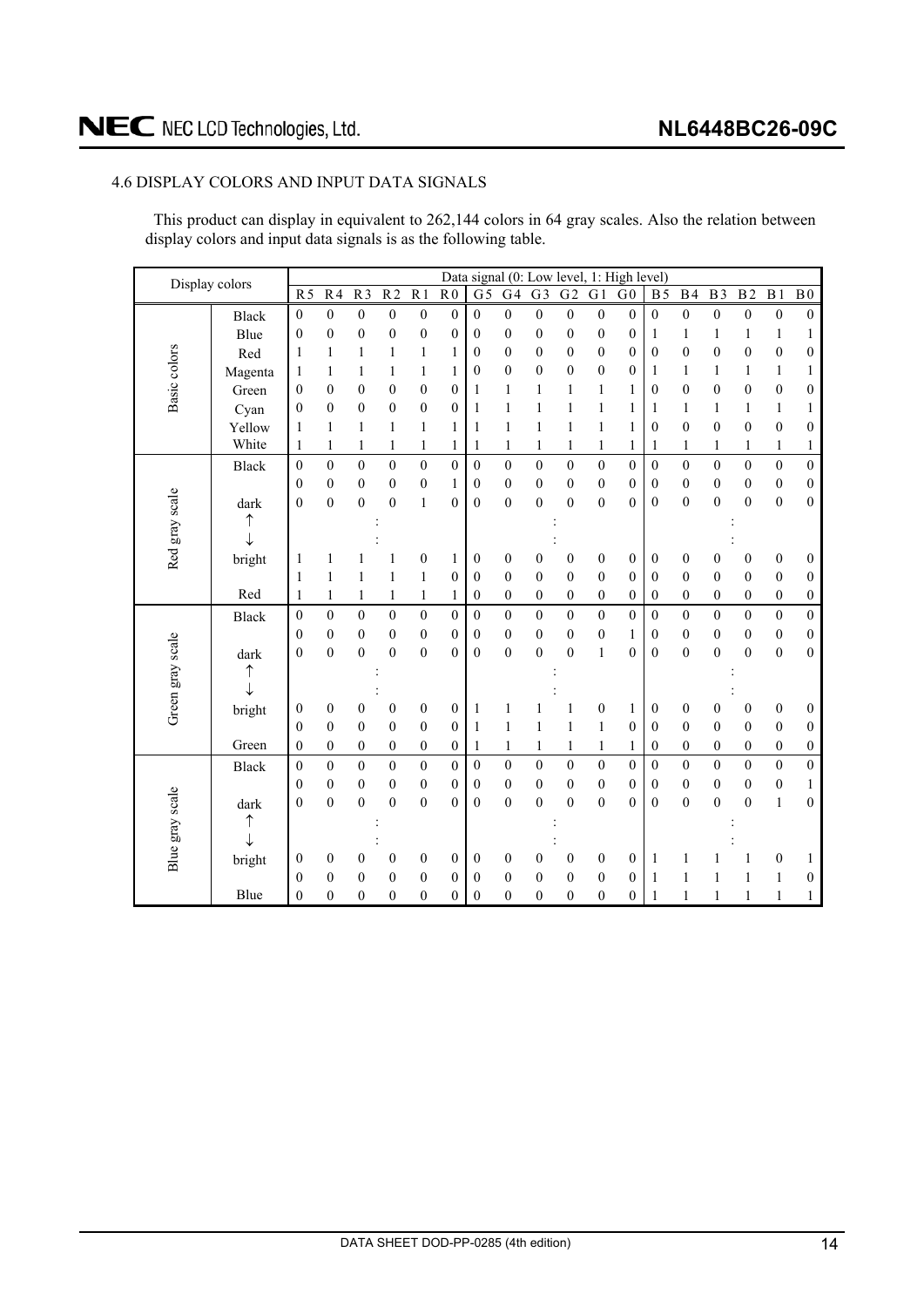#### <span id="page-14-0"></span>4.7 DISPLAY POSITIONS

The following table is the coordinates per pixel (See **"4.8 SCANNING DIRECTIONS"**.).

| C(0, 0)                 |                               |           |                               |                             |                             |
|-------------------------|-------------------------------|-----------|-------------------------------|-----------------------------|-----------------------------|
| $\mathbb{R}$<br>G       | B                             |           |                               |                             |                             |
| $\left( 0\right)$<br>0, | C(<br>$\left( 0\right)$<br>1, |           | Х,<br>$\left( 0\right)$<br>C( | $\left( 0\right)$<br>C(638, | C(639,<br>$\left( 0\right)$ |
| 1)<br>C(<br>0,          | C(<br><sup>1</sup><br>1,      |           | C(<br>Χ,<br>-1)               | C(638,<br>1)                | C(639, 1)                   |
|                         |                               |           |                               |                             |                             |
|                         |                               |           |                               |                             |                             |
|                         |                               |           |                               |                             |                             |
| C(<br>0,<br>Y)          | C(<br>Y)<br>1,                | $\bullet$ | C(<br>Х,<br>Y)                | C(638,<br>Y)                | C(639,<br>Y)                |
|                         |                               |           |                               |                             |                             |
|                         |                               |           |                               |                             |                             |
|                         |                               |           |                               |                             |                             |
| 0,478)<br>C(            | C(<br>1,478                   |           | X, 478)<br>C(                 | C(638, 478)                 | C(639, 478)                 |
| 0, 479)<br>C(           | C(<br>1, 479)                 |           | X, 479)<br>C(                 | C(638, 479)                 | C(639, 479)                 |

#### 4.8 SCANNING DIRECTIONS

The following figures are seen from a front view. Also the arrow shows the direction of scan.



Figure1. Normal scan (DPS: Low or Open)



Figure2. Reverse scan (DPS: High)

Note1: Meaning of  $C(X, Y)$  and  $D(X, Y)$ 

C (X, Y): The coordinates of the display position (See "**4.7 DISPLAY POSITIONS**".) D (X, Y): The data number of input signal for LCD panel signal processing board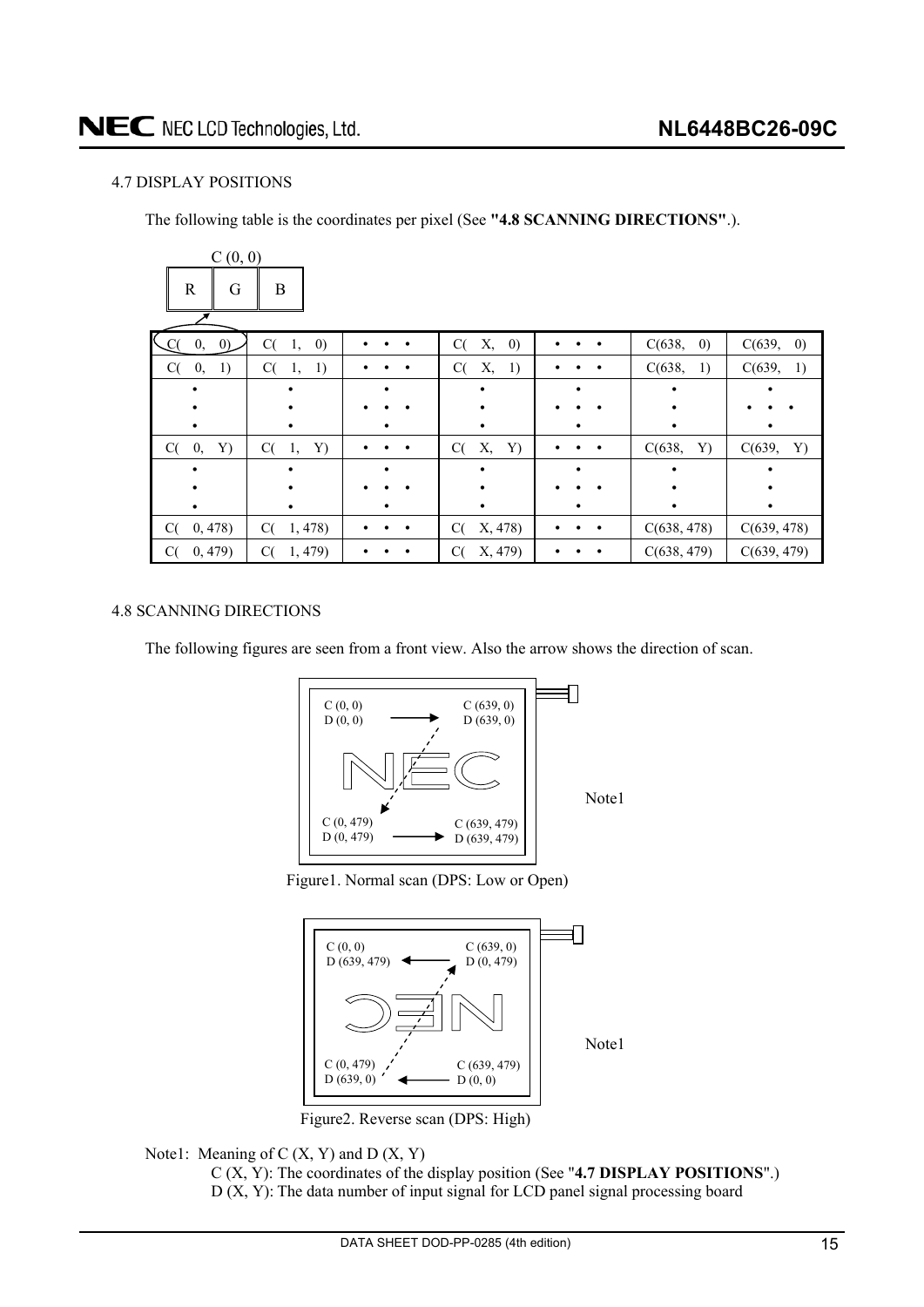#### <span id="page-15-0"></span>4.9 INPUT SIGNAL TIMINGS

- 4.9.1 Outline of input signal timings
- Horizontal signal

Note1



• Vertical signal



Note1: This diagram indicates virtual signal for set up to timing.

Note2: Fixed mode cannot be used while working of DE mode.

Note3: See "**4.9.3 Input signal timing chart**" for numeration of pulse.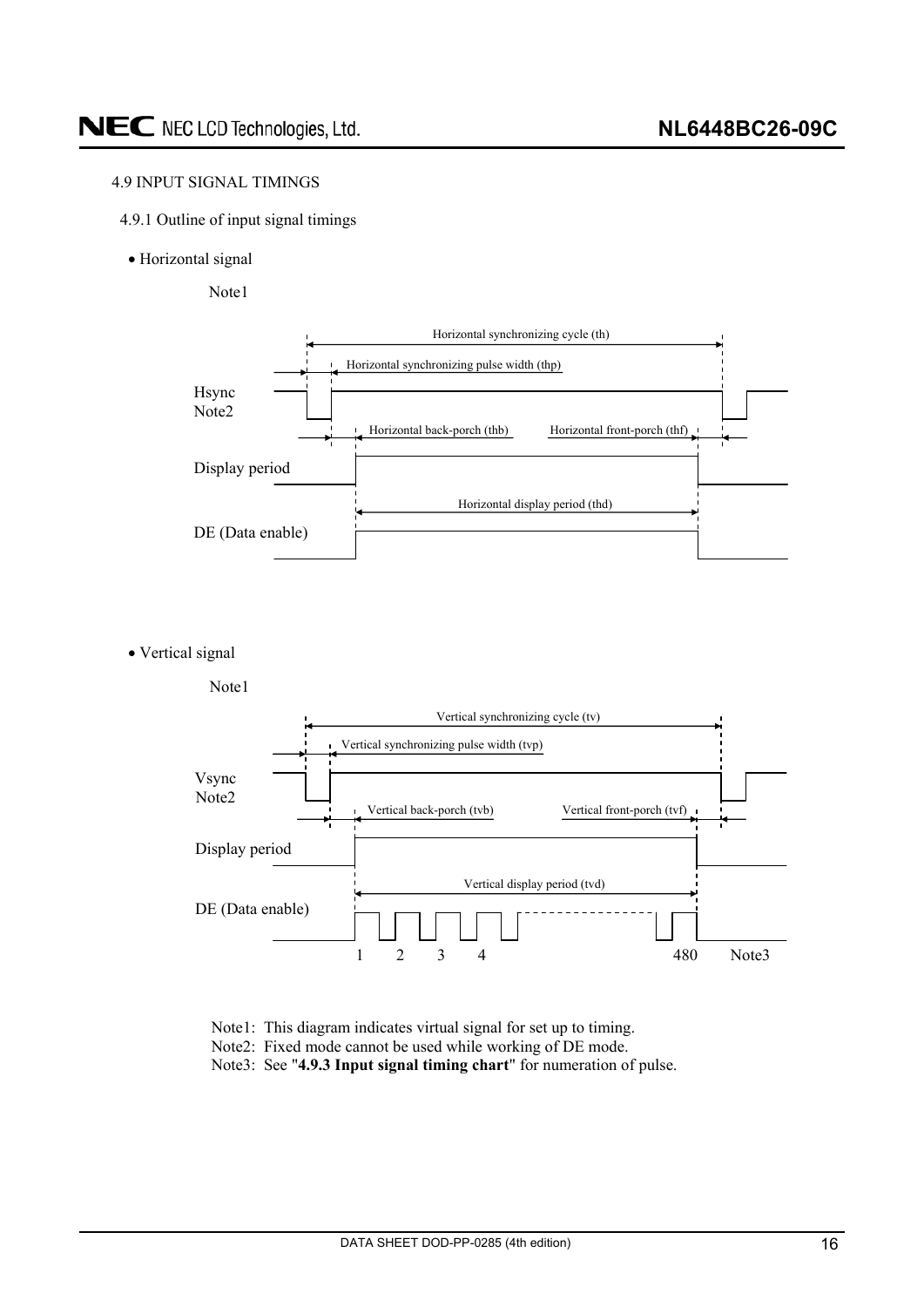#### <span id="page-16-0"></span>4.9.2 Timing characteristics

(a) Fixed mode

| Parameter              |                                     | Symbol         | min.        | typ.                     | max.                     | Unit                     | Remarks        |                          |  |
|------------------------|-------------------------------------|----------------|-------------|--------------------------|--------------------------|--------------------------|----------------|--------------------------|--|
|                        | Frequency                           |                | 1/tc        | 21.0                     | 25.175                   | 29.0                     | <b>MHz</b>     | 39.72ns (typ.)           |  |
| CLK                    | Duty                                |                | tcd         | 0.4                      | 0.5                      | 0.6                      | $\overline{a}$ |                          |  |
|                        | Rise time, Fall time                |                | tcrf        | $\overline{\phantom{a}}$ | $\overline{a}$           | 10                       | ns             |                          |  |
| <b>DATA</b>            | <b>CLK-DATA</b>                     | Setup time     | tds         | $\mathfrak{Z}$           | $\overline{\phantom{0}}$ | $\overline{\phantom{a}}$ | ns             |                          |  |
| $(R0-R5)$<br>$(G0-G5)$ |                                     | Hold time      | tdh         | 5                        | $\overline{\phantom{0}}$ | $\overline{\phantom{a}}$ | ns             |                          |  |
| $(B0-B5)$              | Rise time, Fall time                |                | tdrf        | $\blacksquare$           | L,                       | $10\,$                   | ns             |                          |  |
|                        |                                     |                | th          | 30.0                     | 31.778                   | 33.6                     | $\mu$ s        | 31.468kHz (typ.)         |  |
|                        | Cycle                               |                |             |                          | 800                      |                          |                |                          |  |
|                        |                                     | Display period | thd         | 640                      |                          |                          | CLK            |                          |  |
|                        | Front-porch                         |                | thf         | 16                       |                          |                          | CLK            |                          |  |
|                        | Pulse width                         |                | thp         | 10                       | 96                       | $\frac{1}{2}$            | ${\rm CLK}$    |                          |  |
| Hsync                  | Back-porch                          |                | thb         | $\overline{a}$           | 48                       | 134                      | CLK            |                          |  |
|                        | Total of pulse width and back-porch |                | $thp + thb$ | 144                      |                          | CLK                      | Note2          |                          |  |
|                        | CLK-Hsync                           | Setup time     | ths         | $\mathfrak{Z}$           | $\overline{a}$           | $\Box$                   | ns             |                          |  |
|                        |                                     | Hold time      | thh         | 5                        | $\overline{\phantom{0}}$ | $\blacksquare$           | ns             |                          |  |
|                        | Rise time, Fall time                |                | thrf        | $\overline{a}$           | $\overline{a}$           | 10                       | ns             |                          |  |
|                        | Cycle                               |                | tv          | 16.1                     | 16.683                   | 17.2                     | ms             | 59.94Hz (typ.)           |  |
|                        |                                     |                |             | 525                      |                          |                          | H              |                          |  |
|                        | Display period                      |                | tvd         | 480                      |                          |                          | $\mathbf H$    |                          |  |
| Vsync                  | Front-porch                         |                | tyf         | 12                       |                          | H                        |                |                          |  |
|                        | Pulse width                         |                | tvp         | $\mathbf{1}$             | $\overline{2}$           | $\overline{\phantom{a}}$ | $\mathbf H$    |                          |  |
|                        | Back-porch                          |                | tvb         | $\overline{\phantom{0}}$ | 31                       | 32                       | H              |                          |  |
|                        | Total of pulse width and back-porch |                | $typ + tvb$ |                          | 33                       |                          | H              | Note2                    |  |
|                        | Hsync-Vsync                         | Setup time     | tyhs        | $\mathfrak{Z}$           | $\overline{\phantom{0}}$ | $\frac{1}{2}$            | ns             |                          |  |
|                        |                                     | Hold time      | tvhh        | 5                        | $\overline{\phantom{0}}$ | $\overline{\phantom{a}}$ | ns             | $\overline{\phantom{a}}$ |  |
|                        | Rise time, Fall time                |                | tvrf        | $\frac{1}{2}$            | $\overline{a}$           | 10                       | ns             |                          |  |

Note1: Definition of parameters is as follows.

tc= 1CLK, tcd= tch/tc, th= 1H

Note2: Keep tvp + tvb and thp + thb within the table. If it is out of specification, display position will be shifted to right/left side or up/down.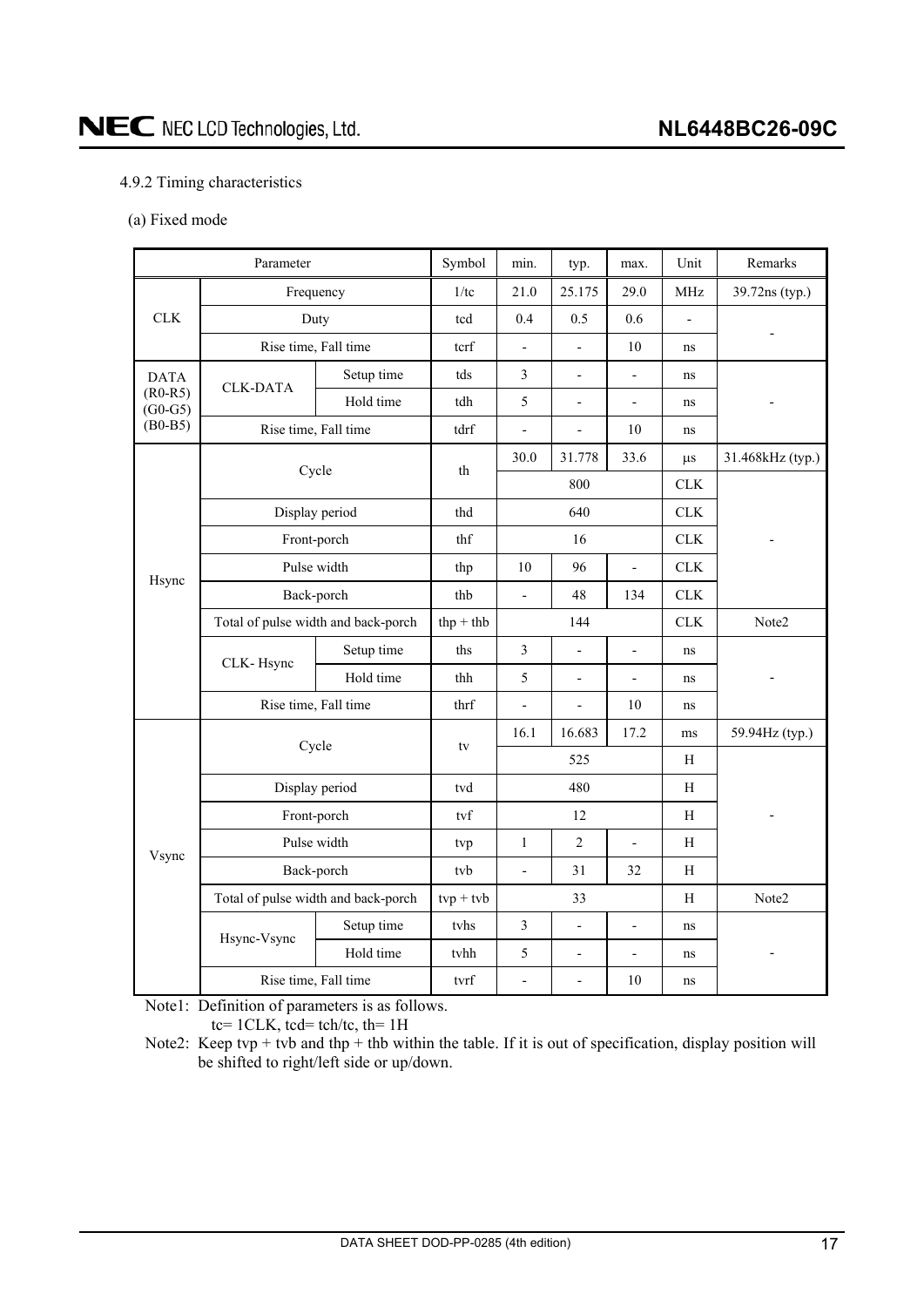#### **NL6448BC26-09C**

|  |  | (b) DE mode |
|--|--|-------------|
|--|--|-------------|

| (Notel, Note2, Note3)                              |                         |                |        |                          |                          |                          |            |                          |  |
|----------------------------------------------------|-------------------------|----------------|--------|--------------------------|--------------------------|--------------------------|------------|--------------------------|--|
| Parameter                                          |                         |                | Symbol | min.                     | typ.                     | max.                     | Unit       | Remarks                  |  |
| <b>CLK</b>                                         | Frequency               |                | 1/tc   | 21.0                     | 25.175                   | 29.0                     | <b>MHz</b> | 39.72ns (typ.)           |  |
|                                                    | Duty                    |                | tcd    | 0.4                      | 0.5                      | 0.6                      |            |                          |  |
|                                                    | Rise time, Fall time    |                | terf   | $\overline{\phantom{a}}$ | $\overline{\phantom{0}}$ | 10                       | ns         |                          |  |
| <b>DATA</b><br>$(R0-R5)$<br>$(G0-G5)$<br>$(B0-B5)$ |                         | Setup time     | tds    | 3                        |                          |                          | ns         |                          |  |
|                                                    | <b>CLK-DATA</b>         | Hold time      | tdh    | 5                        | -                        | -                        | ns         | $\overline{\phantom{a}}$ |  |
|                                                    | Rise time, Fall time    |                | tdrf   |                          |                          | 10                       | ns         |                          |  |
|                                                    | Horizontal              | Cycle          | th     | 30.0                     | 31.778                   | 33.6                     | $\mu s$    | 31.468kHz (typ.)         |  |
|                                                    |                         |                |        |                          | 800                      | $\overline{a}$           | <b>CLK</b> |                          |  |
|                                                    |                         | Display period | thd    |                          | 640                      |                          | <b>CLK</b> |                          |  |
|                                                    | Vertical<br>(One frame) | Cycle          | tv     | 16.1                     | 16.683                   | 17.2                     | ms         | 59.94Hz (typ.)           |  |
| DE                                                 |                         |                |        | $\overline{\phantom{a}}$ | 525                      | $\overline{\phantom{0}}$ | H          |                          |  |
|                                                    |                         | Display period | tvd    |                          | 480                      |                          | H          |                          |  |
|                                                    |                         | Setup time     | tdes   | 3                        | $\overline{\phantom{0}}$ | $\overline{\phantom{a}}$ | ns         | $\overline{\phantom{a}}$ |  |
|                                                    | <b>CLK-DE</b>           | Hold time      | tdeh   | 5                        |                          |                          | ns         |                          |  |
|                                                    | Rise time, Fall time    |                | tderf  | $\overline{\phantom{a}}$ | -                        | 10                       | ns         |                          |  |

Note1: Definition of parameters is as follows.

 $tc= 1CLK$ ,  $tcd= tch/tc$ ,  $th= 1H$ 

Note2: Hsync signal (CN1-Pin No.3) and Vsync signal (CN1-Pin No.4) are not used inside the product at DE mode, but do not keep these pins open to avoid noise problem.

Note3: Vertical cycle (tv) should be specified in integral multiple of Horizontal cycle (th).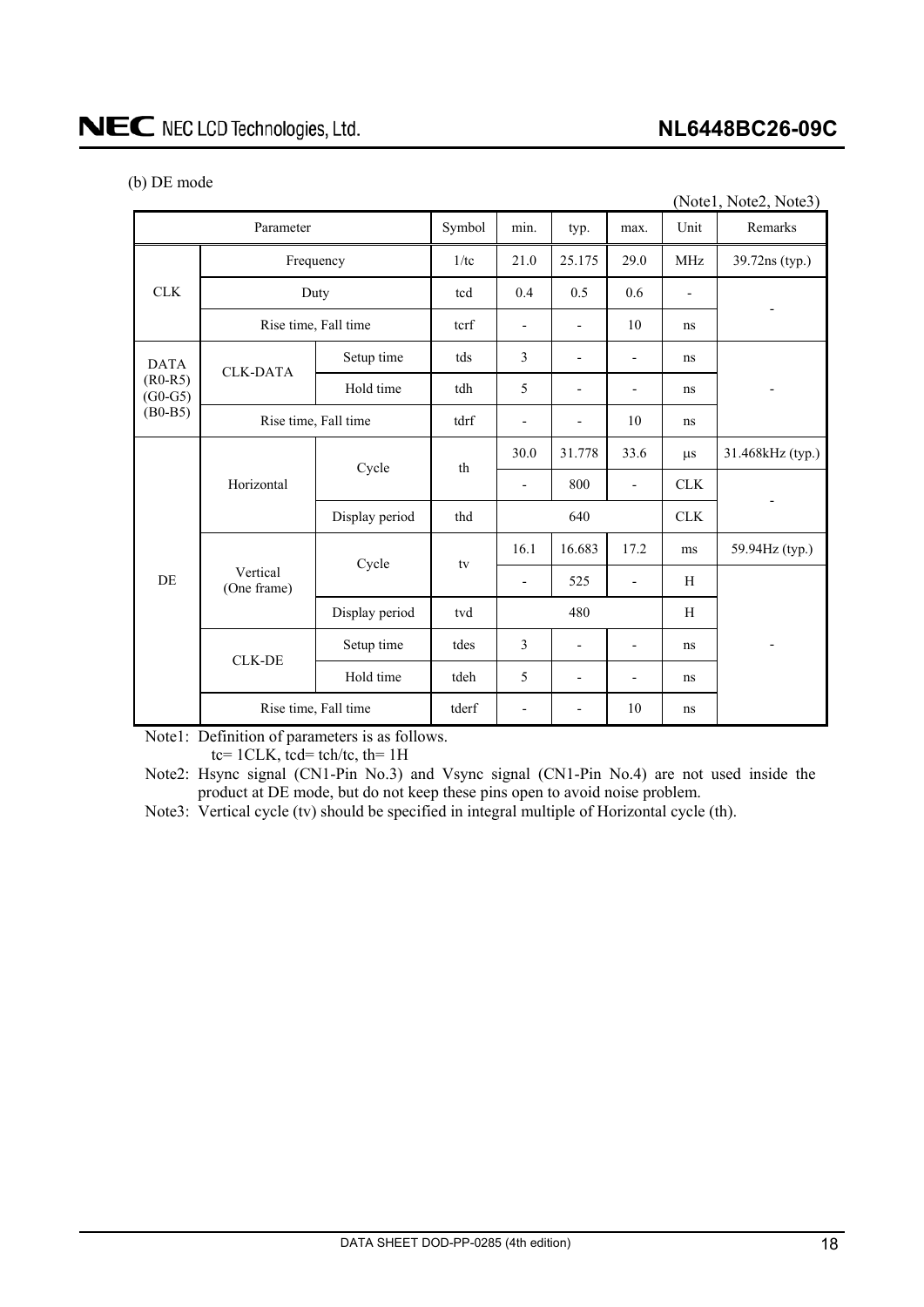#### <span id="page-18-0"></span>4.9.3 Input signal timing chart

(a) Fixed mode

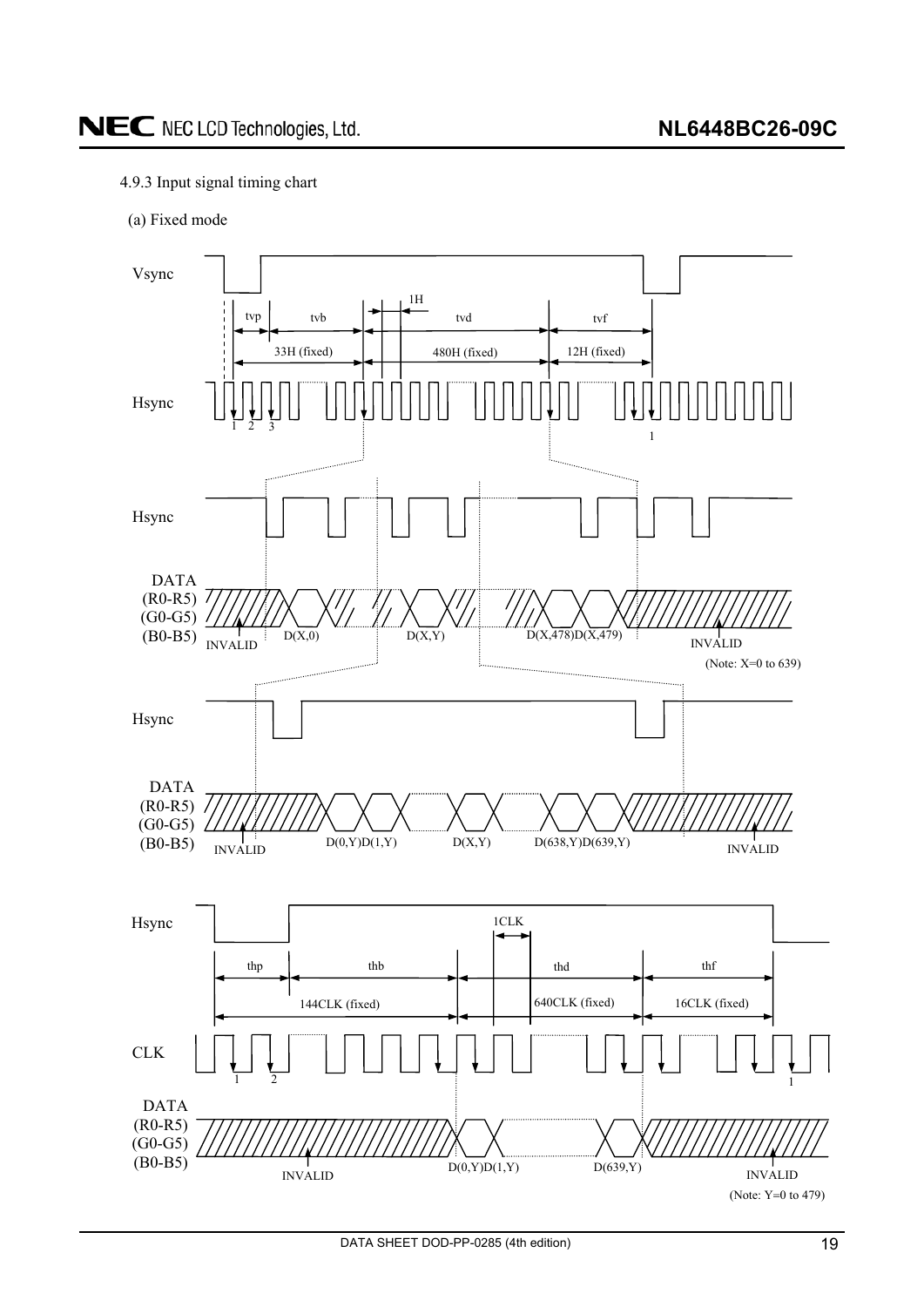#### (b) DE mode

Horizontal timing

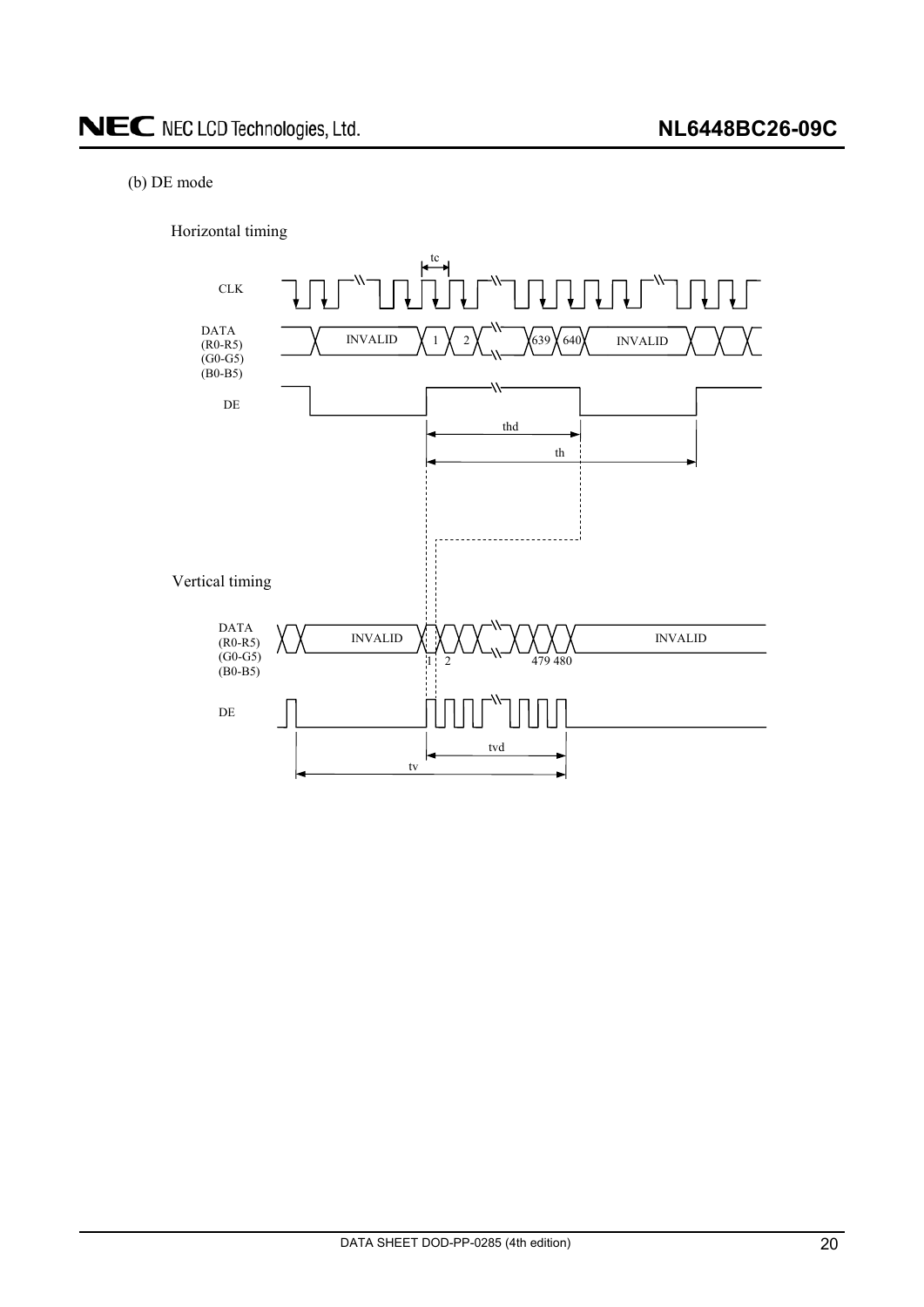

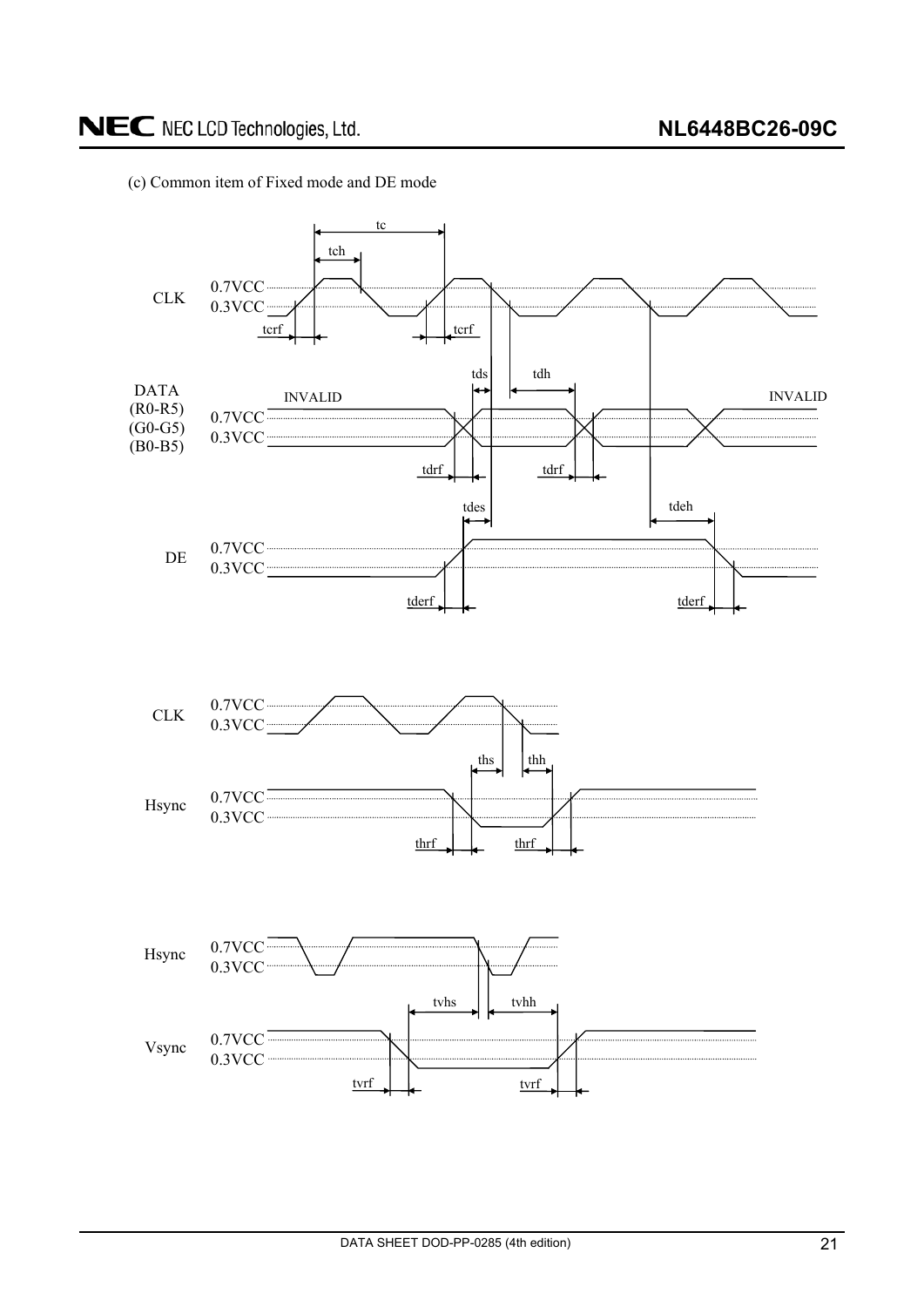#### <span id="page-21-0"></span>4.10 OPTICS

4.10.1 Optical characteristics

|                      |       |                                                                                                       |                                                           |                          |       |                          |                          | (Notel, Note2)                  |                   |
|----------------------|-------|-------------------------------------------------------------------------------------------------------|-----------------------------------------------------------|--------------------------|-------|--------------------------|--------------------------|---------------------------------|-------------------|
| Parameter            |       | Condition                                                                                             | Symbol                                                    | min.                     | typ.  | max.                     | Unit                     | Measuring Remarks<br>instrument |                   |
| Luminance            |       | White at center<br>$\theta$ R= 0°, $\theta$ L= 0°, $\theta$ U= 0°, $\theta$ D= 0°                     | $\mathbf{L}$                                              | 500                      | 750   |                          | cd/m <sup>2</sup>        | $BM-5A$                         |                   |
| Contrast ratio       |       | White/Black at center<br>$\theta$ R= 0°, $\theta$ L= 0°, $\theta$ U= 0°, $\theta$ D= 0°               | <b>CR</b>                                                 | 300                      | 600   |                          |                          | $BM-5A$                         | Note3             |
| Luminance uniformity |       | White<br>$\theta$ R= 0°, $\theta$ L= 0°, $\theta$ U= 0°, $\theta$ D= 0°                               | LI                                                        | $\overline{\phantom{a}}$ | 1.25  | 1.4                      | $\overline{\phantom{0}}$ | $BM-5A$                         | Note4             |
|                      | White | x coordinate                                                                                          | 0.283<br>0.313<br>0.343<br>Wx<br>$\overline{\phantom{a}}$ |                          |       |                          |                          |                                 |                   |
|                      |       | y coordinate                                                                                          | Wy                                                        | 0.299                    | 0.329 | 0.359                    | $\overline{\phantom{0}}$ | $SR-3$                          | Note <sub>5</sub> |
|                      | Red   | x coordinate                                                                                          | Rx                                                        | $\overline{\phantom{a}}$ | 0.584 | $\overline{a}$           | $\overline{\phantom{a}}$ |                                 |                   |
| Chromaticity         |       | y coordinate                                                                                          | Rv                                                        | $\overline{\phantom{a}}$ | 0.341 | $\overline{\phantom{0}}$ | $\overline{\phantom{0}}$ |                                 |                   |
|                      | Green | x coordinate                                                                                          | Gx                                                        | $\overline{\phantom{a}}$ | 0.324 | $\overline{\phantom{0}}$ |                          |                                 |                   |
|                      |       | v coordinate                                                                                          | Gv                                                        | $\overline{\phantom{a}}$ | 0.535 | $\overline{\phantom{0}}$ |                          |                                 |                   |
|                      | Blue  | x coordinate                                                                                          | Bx                                                        | $\overline{\phantom{a}}$ | 0.158 | $\overline{\phantom{0}}$ | $\overline{\phantom{0}}$ |                                 |                   |
|                      |       | y coordinate                                                                                          | By                                                        | $\overline{\phantom{a}}$ | 0.157 | $\overline{\phantom{a}}$ | $\overline{\phantom{0}}$ |                                 |                   |
| Color gamut          |       | $\theta$ R= 0°, $\theta$ L= 0°, $\theta$ U= 0°, $\theta$ D= 0°<br>at center, against NTSC color space | $\mathcal{C}$                                             | 35                       | 40    |                          | $\frac{0}{0}$            |                                 |                   |
| Response time        |       | White to Black                                                                                        | Ton                                                       | $\overline{\phantom{a}}$ | 6     | 15                       | ms                       | $BM-5A$                         | Note <sub>6</sub> |
|                      |       | <b>Black to White</b>                                                                                 | Toff                                                      |                          | 19    | 47                       | ms                       |                                 | Note7             |
| Viewing angle        | Right | $\theta U = 0^\circ$ , $\theta D = 0^\circ$ , $CR \ge 10$                                             | $\theta R$                                                | 70                       | 80    | $\overline{\phantom{0}}$ | $\circ$                  |                                 |                   |
|                      | Left  | $\theta U = 0^\circ$ , $\theta D = 0^\circ$ , $CR \ge 10$                                             | $\theta$ L                                                | 70                       | 80    | $\overline{\phantom{a}}$ | $\circ$                  | EZ.                             |                   |
|                      | Up    | $\theta$ R= 0°, $\theta$ L= 0°, CR≥ 10                                                                | $\theta$ U                                                | 70                       | 80    | $\overline{\phantom{0}}$ | $\circ$                  | Contrast                        | Note8             |
|                      | Down  | $\theta$ R= 0°, $\theta$ L= 0°, CR≥ 10                                                                | $\theta$ D                                                | 50                       | 60    | $\blacksquare$           | $\circ$                  |                                 |                   |

Note1: These are initial characteristics.

Note2: Measurement conditions are as follows.

Ta= 25°C, VCC= 3.3V, IBL= 5.0mArms/lamp, Display mode: VGA, Horizontal cycle= 1/31.468kHz, Vertical cycle= 1/59.94Hz, DPS= Low or Open: Normal scan

Optical characteristics are measured at luminance saturation after 20minutes from working the product, in the dark room. Also measurement methods are as follows.



- Note3: See "**4.10.2 Definition of contrast ratio**".
- Note4: See "**4.10.3 Definition of luminance uniformity**".
- Note5: These coordinates are found on CIE 1931 chromaticity diagram.
- Note6: Product surface temperature:  $TopF = 28°C$
- Note7: See "**4.10.4 Definition of response times**".
- Note8: See "**4.10.5 Definition of viewing angles**".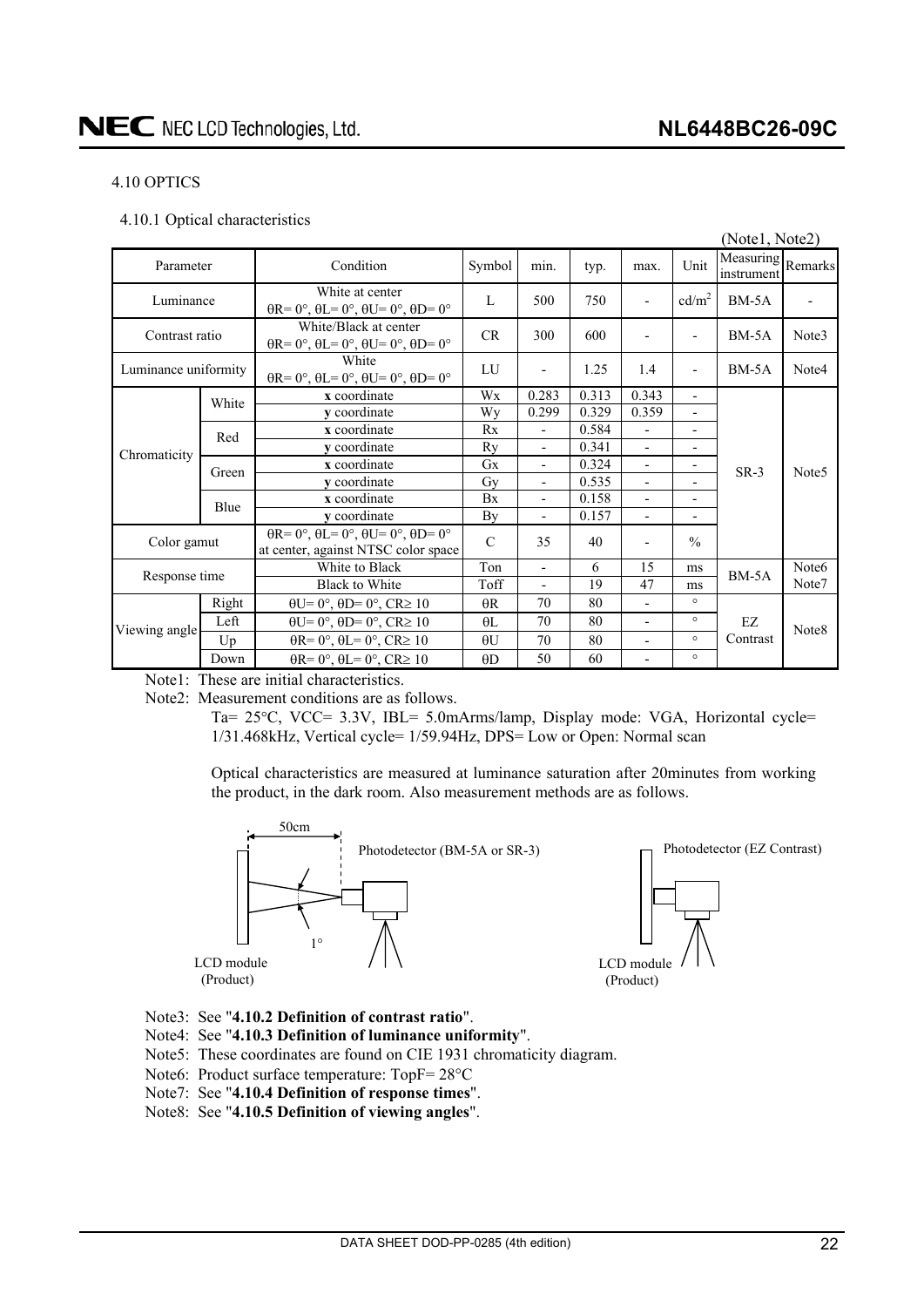#### <span id="page-22-0"></span>4.10.2 Definition of contrast ratio

The contrast ratio is calculated by using the following formula.

Luminance of white screen Luminance of black screen Contrast ratio  $(CR)$  =

#### 4.10.3 Definition of luminance uniformity

The luminance uniformity is calculated by using following formula.

Maximum luminance from  $\odot$  to  $\odot$ Minimum luminance from  $\odot$  to  $\odot$ Luminance uniformity  $(LU)$  =

The luminance is measured at near the 5 points shown below.

|     | 106 |               | 320 | 533 |    |  |
|-----|-----|---------------|-----|-----|----|--|
| 80  |     | 0             |     |     | '② |  |
|     |     |               |     |     |    |  |
| 240 |     |               | 'ු  |     |    |  |
| 400 |     | $\circled{4}$ |     |     | .© |  |
|     |     |               |     |     |    |  |

#### 4.10.4 Definition of response times

Response time is measured, the luminance changes from "white" to "black", or "black" to "white" on the same screen point, by photo-detector. Ton is the time it takes the luminance change from 90% down to 10%. Also Toff is the time it takes the luminance change from 10% up to 90% (See the following diagram.).



#### 4.10.5 Definition of viewing angles

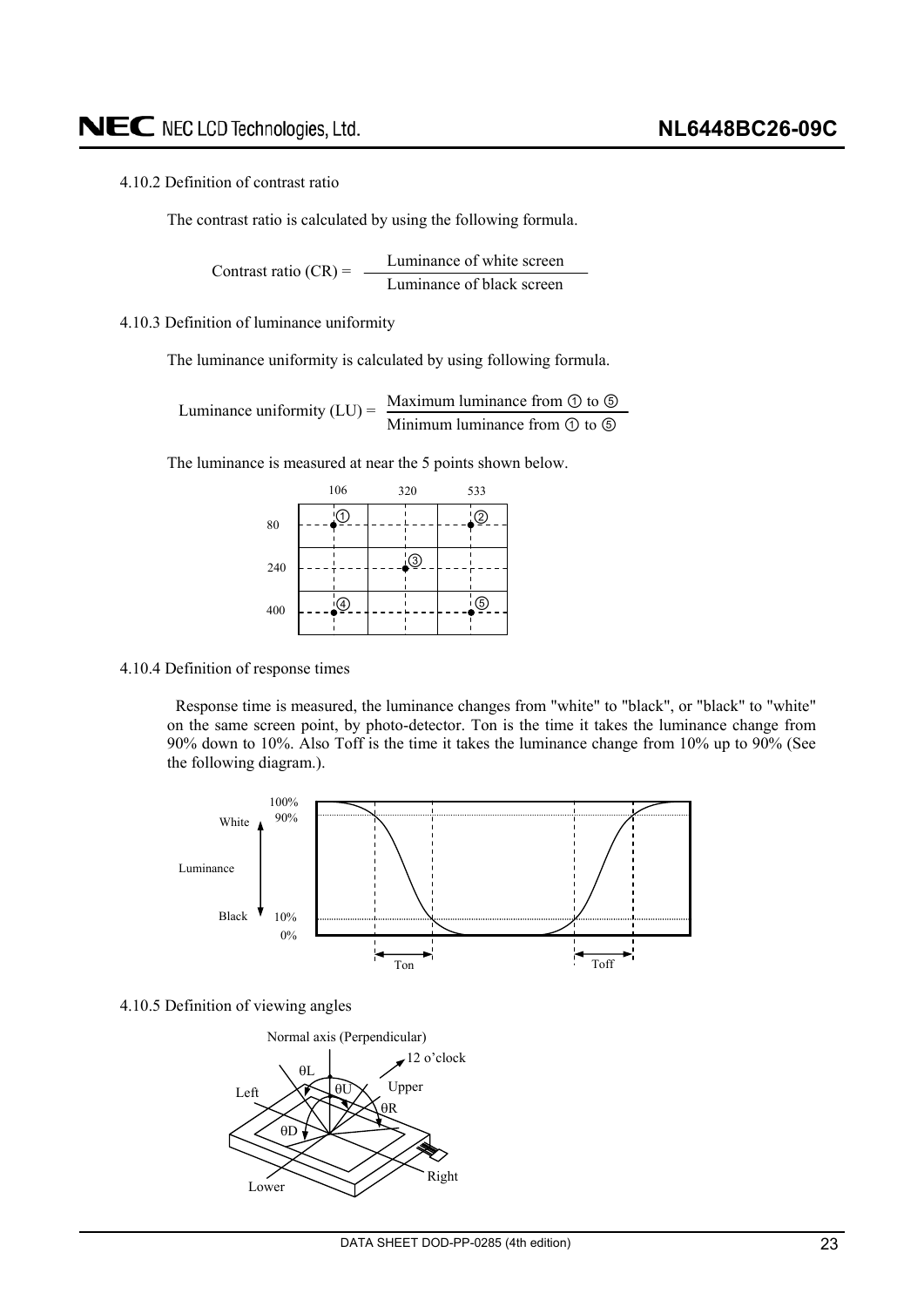### **NL6448BC26-09C**

#### <span id="page-23-0"></span>**5. RELIABILITY TESTS**

(Note1)

| Test item                                    | Condition                                                                                                                                                       | Judgment                                       |  |  |
|----------------------------------------------|-----------------------------------------------------------------------------------------------------------------------------------------------------------------|------------------------------------------------|--|--|
| High temperature and humidity<br>(Operation) | ① $60 \pm 2$ °C, RH= 90%, 240 hours<br>Display data is black.<br>(2)                                                                                            |                                                |  |  |
| High temperature<br>(Operation)              | $70 \pm 3$ °C, 240 hours<br>(T)<br>Display data is black.<br>(2)                                                                                                | No display malfunctions                        |  |  |
| Heat cycle<br>(Operation)                    | $\textcircled{1}$ -20 $\pm$ 3°C1 hour<br>$70 \pm 3$ °C1 hour<br>50 cycles, 4 hours/cycle<br>(2)<br>Display data is black.<br>$\circled{3}$                      |                                                |  |  |
| Thermal shock<br>(Non operation)             | $\textcircled{1}$ -30 ± 3°C30 minutes<br>$80 \pm 3$ °C30 minutes<br>100cycles, 1hour/cycle<br>(2)<br>Temperature transition time is within<br>(3)<br>5 minutes. |                                                |  |  |
| <b>ESD</b><br>(Operation)                    | 150pF, $150\Omega$ , $\pm 10kV$<br>①<br>9 places on a panel surface<br>Note <sub>2</sub><br>(2)<br>10 times each places at 1 sec interval<br>3                  |                                                |  |  |
| <b>Dust</b><br>(Operation)                   | Sample dust: No. 15 (by JIS-Z8901))<br>(T)<br>15 seconds stir<br>(2)<br>8 times repeat at 1 hour interval<br>(3)                                                |                                                |  |  |
| Vibration<br>(Non operation)                 | 5 to 100Hz, $19.6 \text{m/s}^2$<br>(T)<br>1 minute/cycle<br>(2)<br>X, Y, Z direction<br>3<br>120 times each directions<br>4                                     | No display malfunctions<br>No physical damages |  |  |
| Mechanical shock<br>(Non operation)          | ① 539m/ $s^2$ , 11ms<br>$\pm X$ , $\pm Y$ , $\pm Z$ direction<br>(2)<br>5 times each directions<br>③                                                            |                                                |  |  |

Note1: Display and appearance are checked under environmental conditions equivalent to the inspection conditions of defect criteria.

Note2: See the following figure for discharge points.

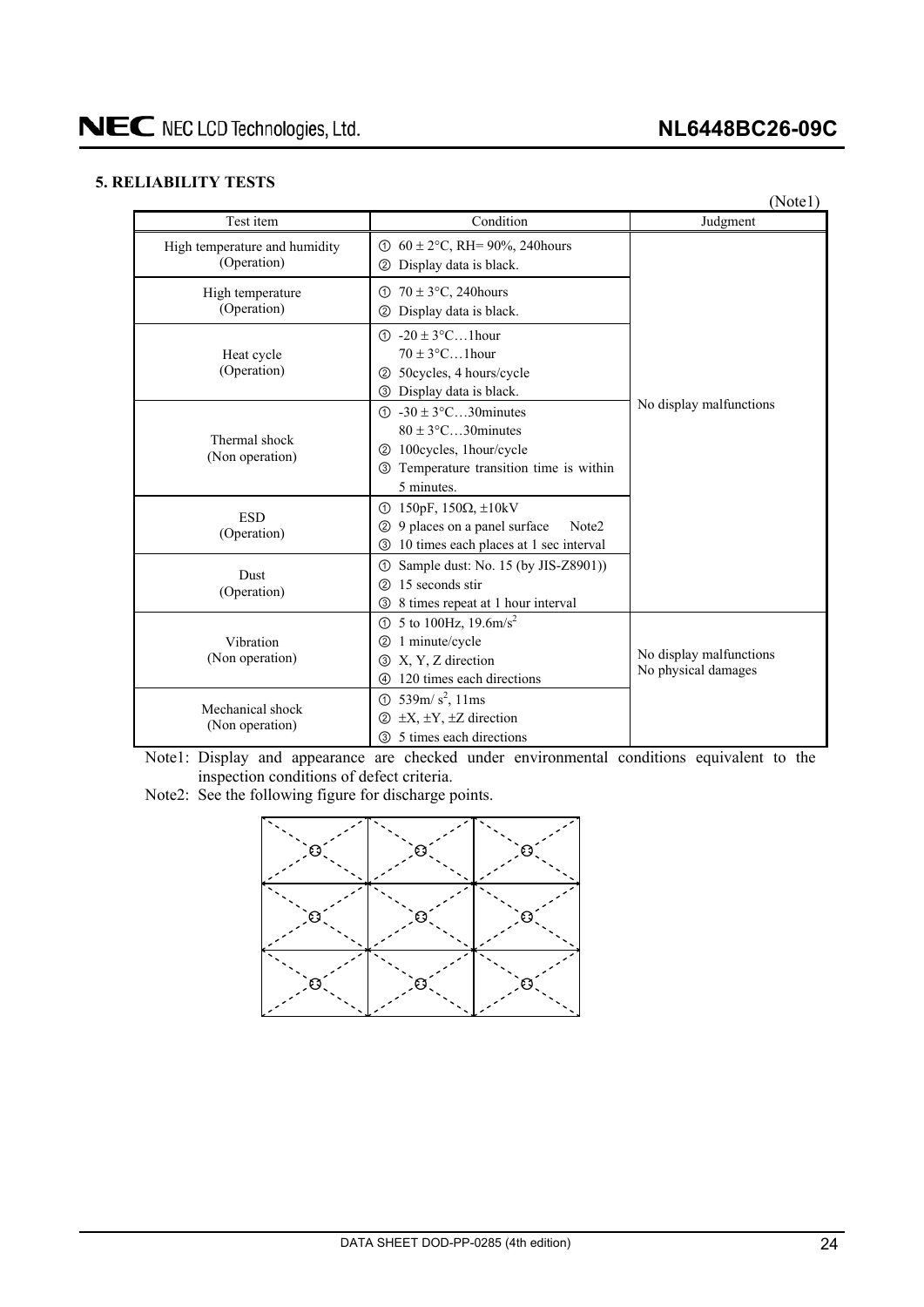#### <span id="page-24-0"></span>**6. PRECAUTIONS**

#### 6.1 MEANING OF CAUTION SIGNS

The following caution signs have very important meaning. **Be sure to read "6.2 CAUTIONS" and "6.3 ATTENTIONS", after understanding these contents!** 



#### 6.2 CAUTIONS

(T

 **Do not touch the working backlight. There is a danger of an electric shock.** 

- **Do not touch the working backlight. There is a danger of burn injury.**
- **Do not shock and press the LCD panel and the backlight! There is a danger of**  breaking, because they are made of glass. (Shock: To be not greater 539m/s<sup>2</sup> and to be not greater 11ms, Pressure: To be not greater 19.6 N ( $\phi$ 16mm jig))

6.3 ATTENTIONS **!**

6.3.1 Handling of the product

- Take hold of both ends without touching the circuit board when the product (LCD module) is picked up from inner packing box to avoid broken down or misadjustment, because of stress to mounting parts on the circuit board.
- ཱ Do not hook nor pull cables such as lamp cable, and so on, in order to avoid any damage.
- ི When the product is put on the table temporarily, display surface must be placed downward.
- ཱི When handling the product, take the measures of electrostatic discharge with such as earth band, ionic shower and so on, because the product may be damaged by electrostatic.
- ུ The torque for product mounting screws must never exceed 0.294Nm. Higher torque might result in distortion of the bezel.
- ཱུ The product must be installed using mounting holes without undue stress such as bends or twist (See outline drawings). And do not add undue stress to any portion (such as bezel flat area). Bends or twist described above and undue stress to any portion may cause display mura.
- ྲྀ Do not press or rub on the sensitive product surface. When cleaning the product surface, use of the cloth with ethanolic liquid such as screen cleaner for LCD is recommended.
- ཷ Do not push nor pull the interface connectors while the product is working.
- ླྀ Do not bend or unbend the lamp cable at the near part of the lamp holding rubber, to avoid the damage for high voltage side of the lamp.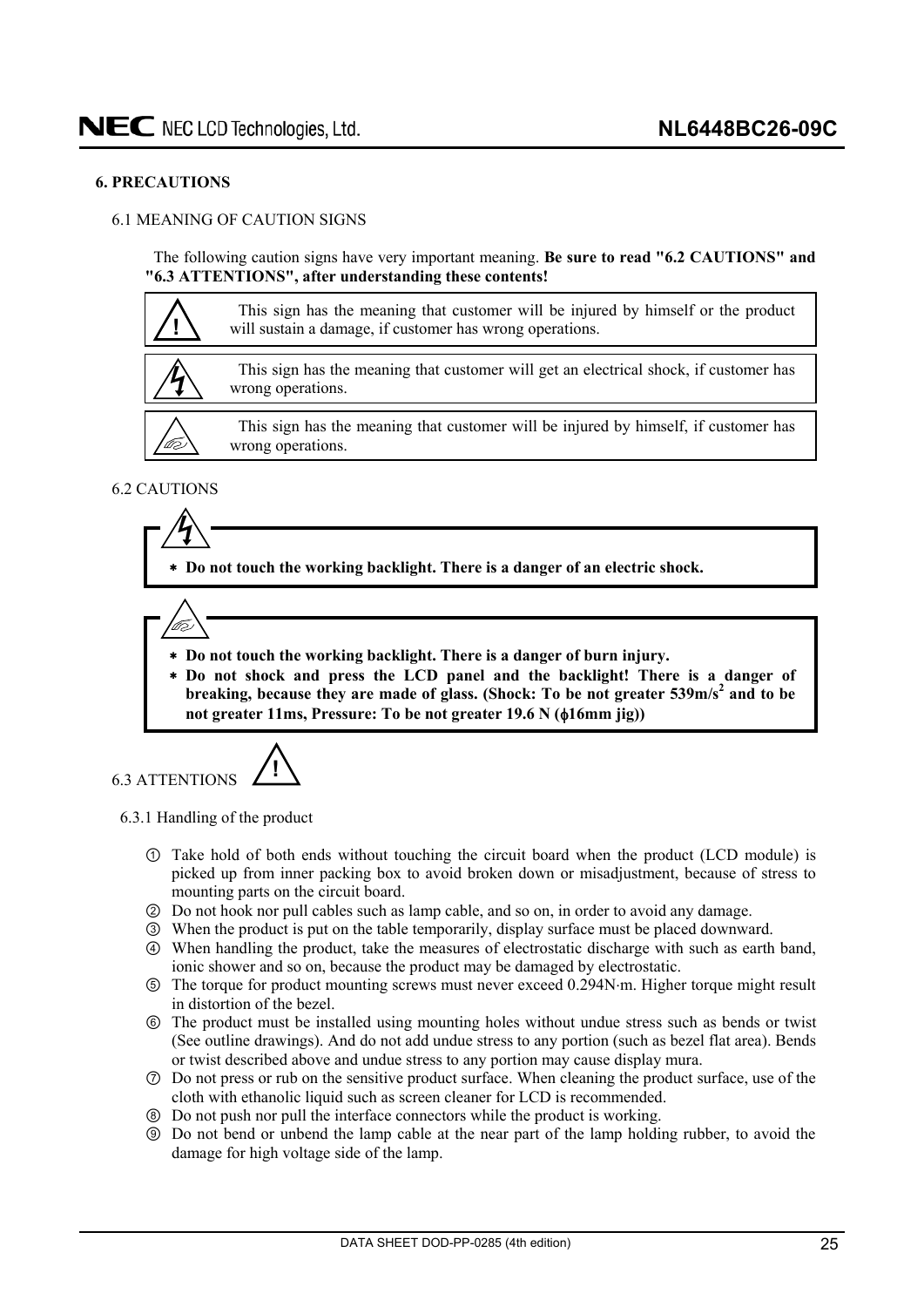- <span id="page-25-0"></span>ཹ Properly connect the plug (backlight side) to adaptable socket (inverter side) without incomplete connection. After connecting, be careful not to hook the lamp cables because incomplete connection may occur by hooking the lamp cables. This incomplete connection may cause abnormal operation of high voltage circuit.
- ེ If the lamp cable is attached on the metal part of the product directly, high frequency leak current to the metal part may occur, then the brightness may decrease or the lamp may not be turned on.
- ཻ When handling the product, use of an original protection sheet on the product surface (polarizer) is recommended for protection of product surface. Adhesive type protection sheet may change color or characteristics of the polarizer.
- ོ Usually liquid crystals don't leak through the breakage of glasses because of the surface tension of thin layer and the construction of LCD panel. But, if you contact with liquid crystal for the worst, please wash it out with soap.

☆

#### 6.3.2 Environment

- Do not operate or store in high temperature, high humidity, dewdrop atmosphere or corrosive gases. Keep the product in packing box with antistatic pouch in room temperature to avoid dusts and sunlight, when storing the product.
- ཱ In order to prevent dew condensation occurring by temperature difference, the product packing box should be opened after enough time being left under the environment of an unpacking room. Evaluate the leaving time sufficiently because a situation of dew condensation occurring is changed by the environmental temperature and humidity. (Recommended leaving time: 6 hours or more with packing state)
- ི Do not operate in high magnetic field. Circuit boards may be broken down by it.
- ཱི This product is not designed as radiation hardened.

#### 6.3.3 Characteristics

#### **The following items are neither defects nor failures.**

- Characteristics of the LCD (such as response time, luminance, color uniformity and so on) may be changed depending on ambient temperature. If the product is stored under condition of low temperature for a long time, it may cause display mura. In this case, the product should be operated after enough time being left under condition of operating temperature.
- ཱ Display mura, flicker, vertical seam or small spot may be observed depending on display patterns.
- ི Optical characteristics (e.g. luminance, display uniformity, etc.) gradually is going to change depending on operating time, and especially low temperature, because the LCD has cold cathode fluorescent lamps.
- ཱི Do not display the fixed pattern for a long time because it may cause image sticking. Use a screen saver, if the fixed pattern is displayed on the screen.
- ུ The display color may be changed depending on viewing angle because of the use of condenser sheet in the backlight.
- ཱུ Optical characteristics may be changed depending on input signal timings.
- ྲྀ The interference noise between input signal frequency for this product's signal processing board and luminance control frequency of the inverter may appear on a display. Set up luminance control frequency of the inverter so that the interference noise does not appear.
- ཷ The color of the polarizer surface may differ between products because of antireflection treatment.
- ླྀ After the product is stored under condition of low temperature or dark place for a long time, the cold cathode fluorescent lamp may not be turned on under the same condition because of the general characteristic of cold cathode fluorescent lamp. In addition, when Luminance control ratio is low in pulse width modulation method inverter, the lamp may not be turned on. In this case, power should be supplied again.

☆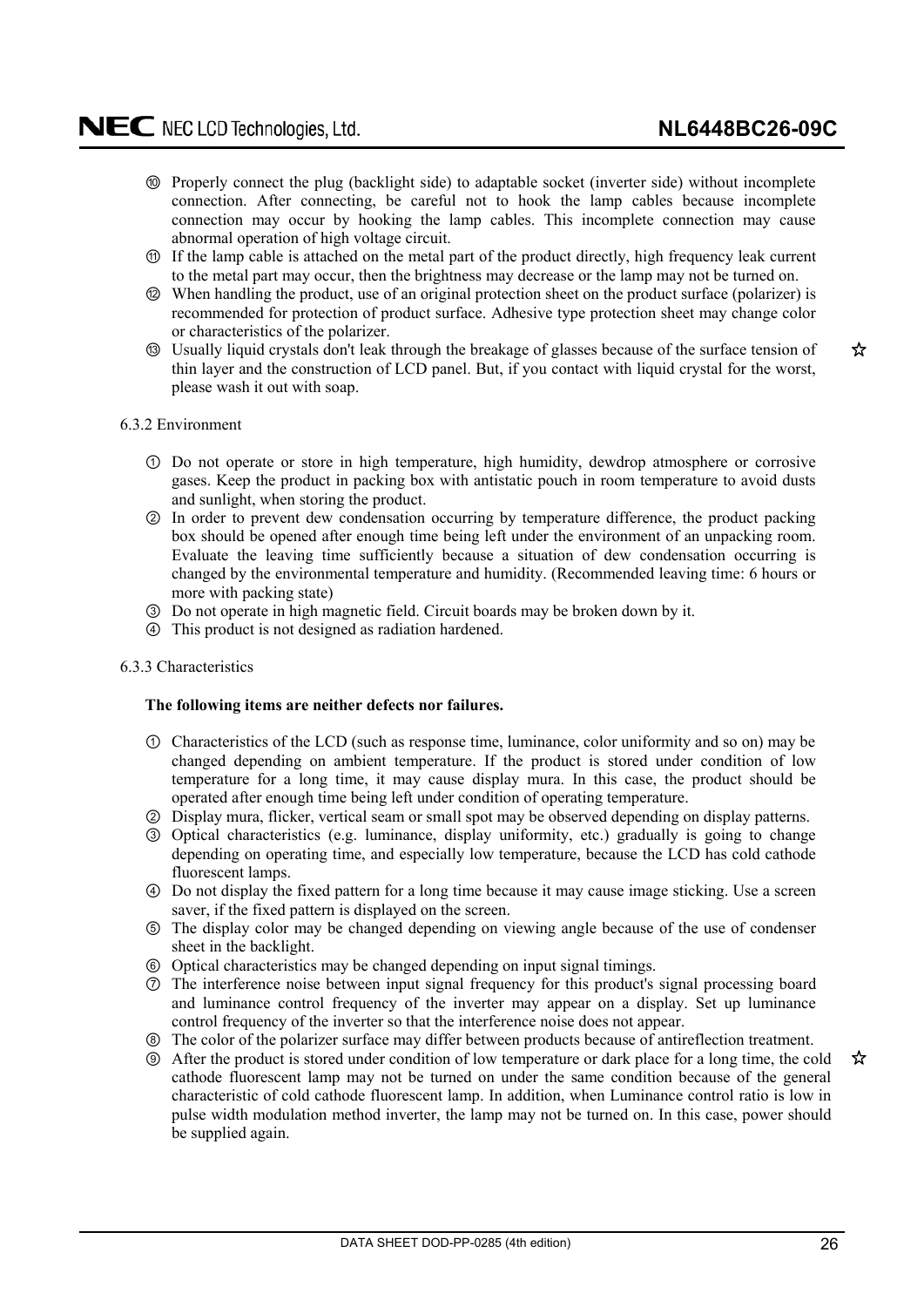#### <span id="page-26-0"></span>6.3.4 Other

- All GND and VCC terminals should be used without any non-connected lines.
- ཱ Do not disassemble a product or adjust variable resistors.
- ི See "REPLACEMENT MANUAL FOR LAMP HOLDER SET", when replacing backlight lamps.
- ཱི Pay attention not to insert foreign materials inside of the product, when using tapping screws.
- ུ Pack the product with original shipping package, in order to avoid any damages during transportation, when returning the product to NEC for repair and so on.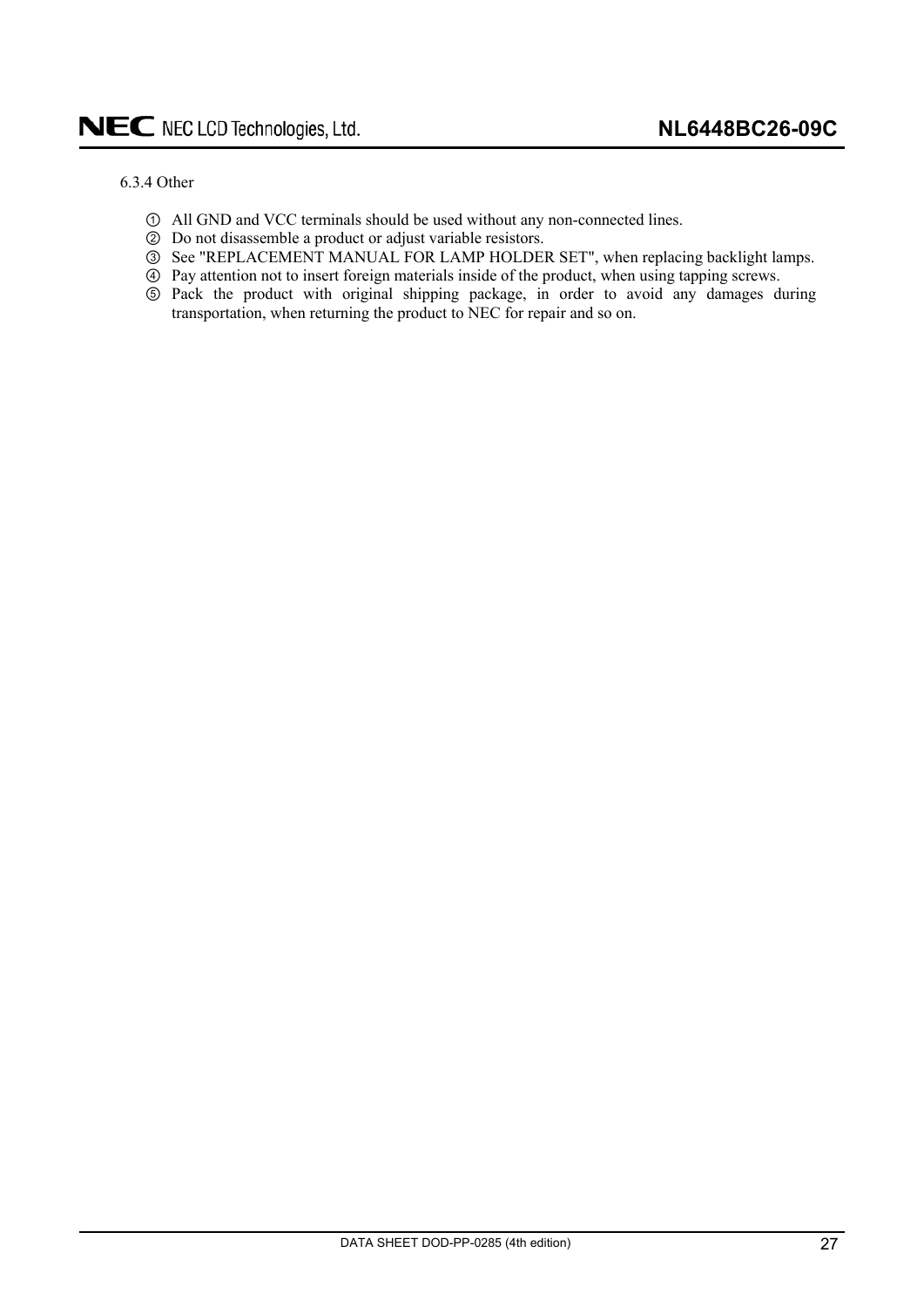

#### **7. OUTLINE DRAWINGS**

7.1 FRONT VIEW



Note1: The values in parentheses are for reference.<br>Unit: mm

<span id="page-27-0"></span>Note2: The torque for product mounting screws must never exceed 0.294N·m. Note3:  $\overline{\mathbb{Z}}$  Mounting hole portions (4 pieces)